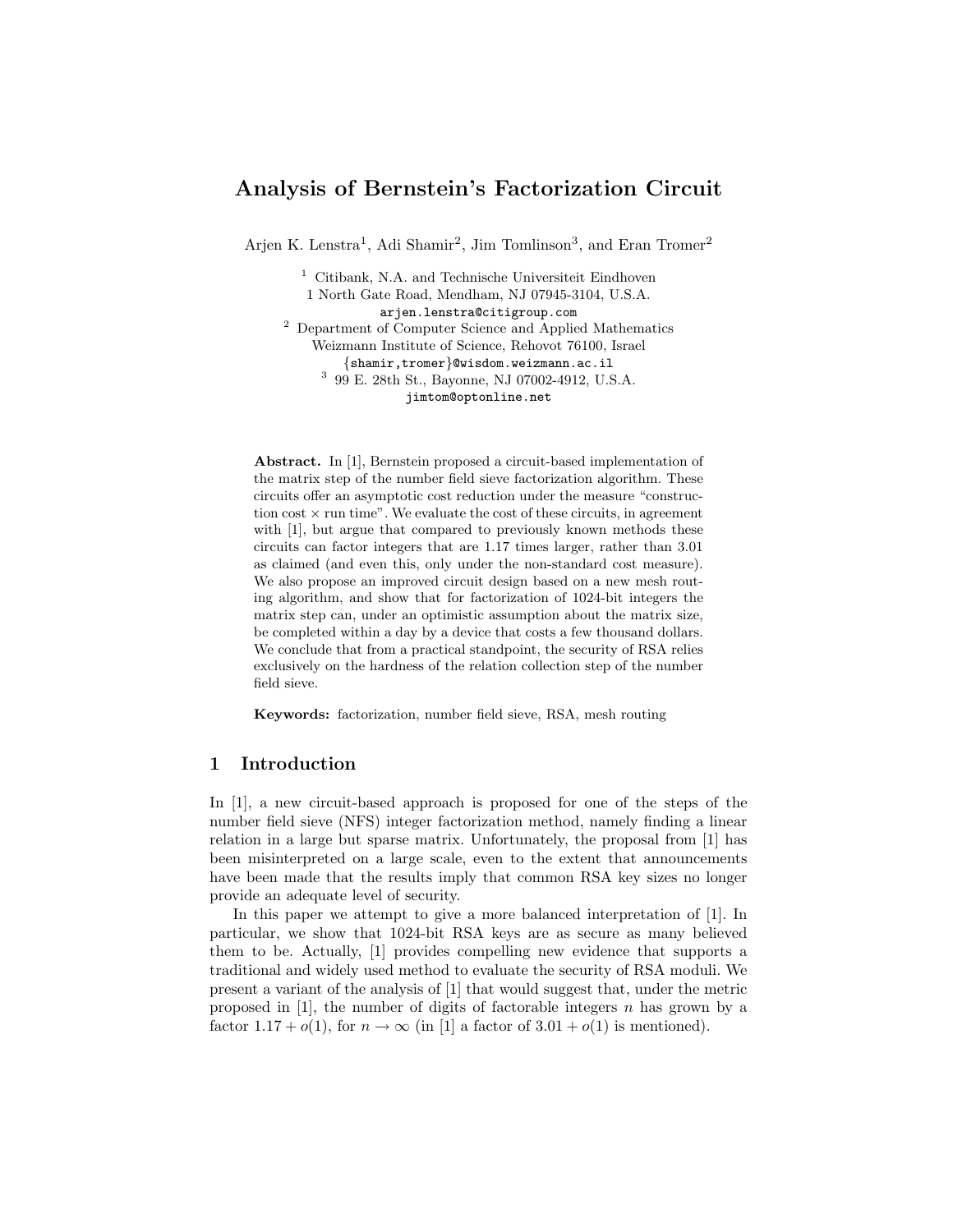#### 2 A.K. Lenstra, A. Shamir, J. Tomlinson, and E. Tromer

We propose an improved circuit design, based on mesh routing rather than mesh sorting. To this end we describe a new routing algorithm whose performance in our setting seems optimal. With some further optimizations, the construction cost is reduced by several orders of magnitude compared to [1]. In the improved design the parallelization is gained essentially for free, since its cost is comparable to the cost of RAM needed just to store the input matrix.

We estimate the cost of breaking 1024-bit RSA with current technology. Using custom-built hardware to implement the improved circuit, the NFS matrix step becomes surprisingly inexpensive. However, the theoretical analysis shows that the cost of the relation collection step cannot be significantly reduced, regardless of the cost of the matrix step. We thus conclude that the practical security of RSA for commonly used modulus sizes is not significantly affected by [1].

Section 2 reviews background on the NFS; it does not contain any new material and simply serves as an explanation and confirmation of the analysis from [1]. Section 3 sketches the circuit approach of [1] and considers its implications. Section 4 discusses various cost-aspects of the NFS. Section 5 focuses on 1024-bit numbers, presenting custom hardware for the NFS matrix step both following [1] and using the newly proposed circuit. Section 6 summarizes our conclusions. Appendices A and B outline the limitations of off-the-shelf parts for the mesh-based approach and the traditional approach, respectively. Throughout this paper,  $n$ denotes the composite integer to be factored. Prices are in US dollars.

## 2 Background on the number field sieve

In theory and in practice the two main steps of the NFS are the relation collection step and the *matrix step*. We review their heuristic asymptotic runtime analysis because it enables us to stress several points that are important for a proper understanding of "standard-NFS" and of "circuit-NFS" as proposed in [1].

2.1 Smoothness. An integer is called B-smooth if all its prime factors are at most B. Following [10, 3.16] we denote by  $L_x[r; \alpha]$  any function of x that equals

$$
e^{(\alpha + o(1))(\log x)^r(\log \log x)^{1-r}}
$$
, for  $x \to \infty$ ,

where  $\alpha$  and r are real numbers with  $0 \leq r \leq 1$  and logarithms are natural. Thus,  $L_x[r; \alpha] + L_x[r; \beta] = L_x[r; \max(\alpha, \beta)], L_x[r; \alpha]L_x[r; \beta] = L_x[r; \alpha + \beta],$  $L_x[r;\alpha]L_x[s;\beta] = L_x[r;\alpha]$  if  $r < s$ ,  $L_x[r;\alpha]^k = L_x[r,k\alpha]$  and if  $\alpha > 0$  then  $(\log x)^k L_x[r; \alpha] = L_x[r; \alpha]$  for any fixed k, and  $\pi(L_x[r; \alpha]) = L_x[r; \alpha]$  where  $\pi(y)$ is the number of primes  $\leq y$ .

Let  $\alpha > 0$ ,  $\beta > 0$ , r, and s be fixed real numbers with  $0 < s < r \leq 1$ . A random positive integer  $\leq L_x[r;\alpha]$  is  $L_x[s;\beta]$ -smooth with probability

$$
L_x[r-s; -\alpha(r-s)/\beta]
$$
, for  $x \to \infty$ .

We abbreviate  $L_n$  to L and  $L[1/3, \alpha]$  to  $L(\alpha)$ . Thus, a random integer  $\leq L[2/3, \alpha]$ is  $L(\beta)$ -smooth with probability  $L(-\alpha/(3\beta))$ . The notation  $L^{1.901\cdots +o(1)}$  in [1] corresponds to  $L(1.901 \cdots)$  here. We write " $\zeta \triangleq x$ " for " $\zeta = x+o(1)$  for  $n \to \infty$ ."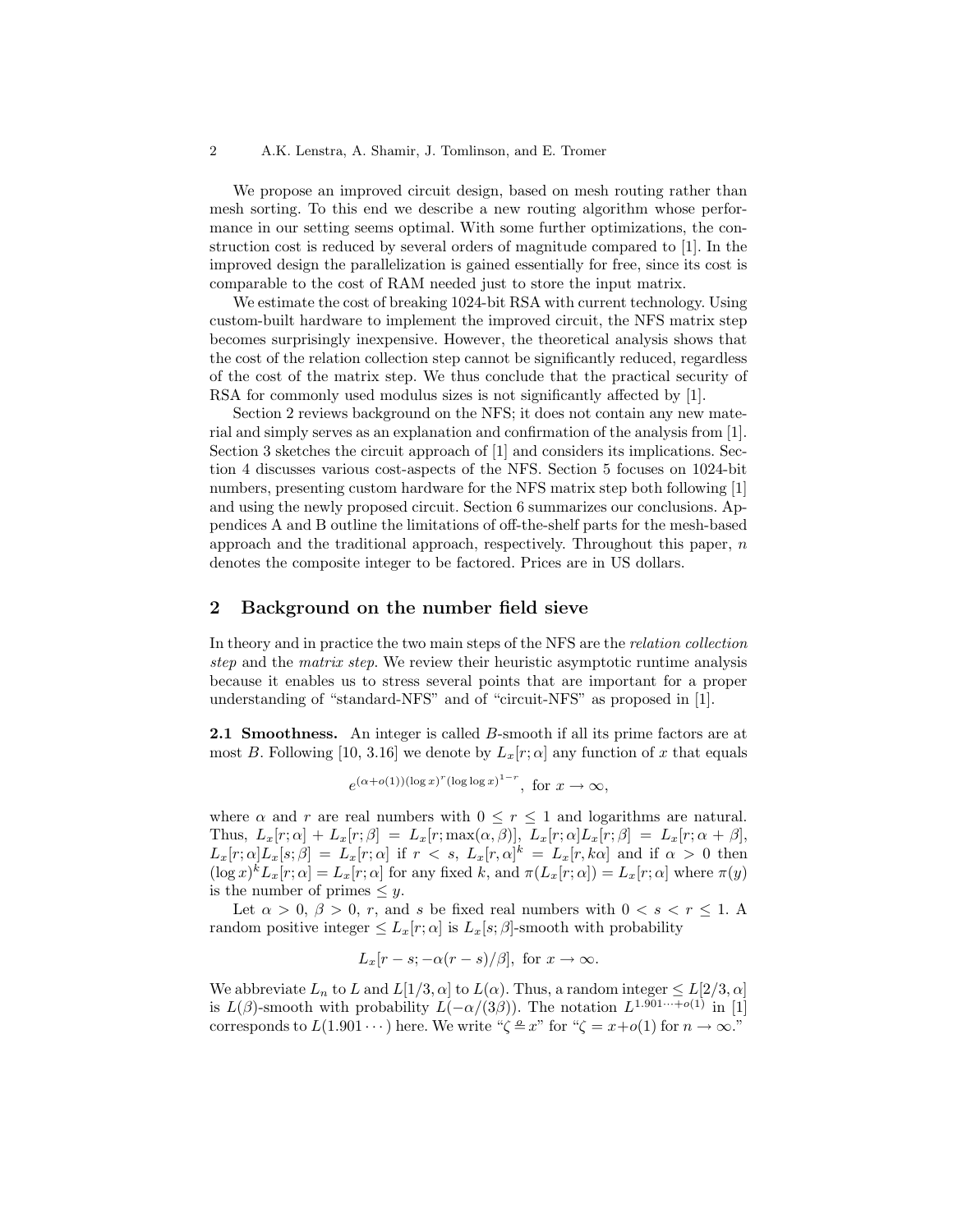2.2 Ordinary NFS. To factor *n* using the NFS, more or less following the approach from [11], one selects a positive integer

$$
d = \delta \left( \frac{\log n}{\log \log n} \right)^{1/3}
$$

for a positive value  $\delta$  that is yet to be determined, an integer m close to  $n^{1/(d+1)}$ , a polynomial  $f(X) = \sum_{i=0}^{d} f_i X^i \in \mathbf{Z}[X]$  such that  $f(m) \equiv 0 \mod n$  with each  $f_i$ of the same order of magnitude as  $m$ , a rational smoothness bound  $B_r$ , and an algebraic smoothness bound  $B_a$ . Other properties of these parameters are not relevant for our purposes.

A pair  $(a, b)$  of integers is called a *relation* if a and b are coprime,  $b > 0$ ,  $a - bm$  is  $B_r$ -smooth, and  $b^d f(a/b)$  is  $B_a$ -smooth. Each relation corresponds to a sparse D-dimensional bit vector with

$$
D \approx \pi(B_r) + \#\{(p, r) : p \text{ prime} \leq B_a, f(r) \equiv 0 \bmod p\} \approx \pi(B_r) + \pi(B_a)
$$

(cf.  $[11]$ ). In the relation collection step a set of more than D relations is sought. Given this set, one or more linear dependencies modulo 2 among the corresponding D-dimensional bit vectors are constructed in the matrix step. Per dependency there is a chance of at least 50% (exactly 50% for RSA moduli) that a factor of n is found in the final step, the square root step. We discuss some issues of the relation collection and matrix steps that are relevant for [1].

2.3 Relation collection. We restrict the search for relations to the rectangle  $|a| < L(\alpha)$ ,  $0 < b < L(\alpha)$  and use  $B_r$  and  $B_a$  that are both  $L(\beta)$  (which does not imply that  $B_r = B_a$ , for  $\alpha, \beta > 0$  that are yet to be determined. It follows (cf. 2.1) that  $D = L(\beta)$ . Furthermore,

$$
|a - bm| = L[2/3, 1/\delta]
$$
 and  $|b^d f(a/b)| = L[2/3, \alpha\delta + 1/\delta].$ 

With 2.1 and under the usual assumption that  $a - bm$  and  $b^d f(a/b)$  behave, with respect to smoothness probabilities, independently as random integers of comparable sizes, the probability that both are  $L(\beta)$ -smooth is

$$
L\left(\frac{-1/\delta}{3\beta}\right) \cdot L\left(\frac{-\alpha\delta - 1/\delta}{3\beta}\right) = L\left(-\frac{\alpha\delta + 2/\delta}{3\beta}\right).
$$

The search space contains  $2L(\alpha)^2 = 2L(2\alpha) = L(2\alpha)$  pairs  $(a, b)$  and, due to the  $o(1)$ , as many pairs  $(a, b)$  with  $gcd(a, b) = 1$ . It follows that  $\alpha$  and  $\beta$  must be chosen such that

$$
L(2\alpha) \cdot L\left(-\frac{\alpha \delta + 2/\delta}{3\beta}\right) = L(\beta) (= D).
$$

We find that

$$
\alpha \triangleq \frac{3\beta^2 + 2/\delta}{6\beta - \delta}.\tag{1}
$$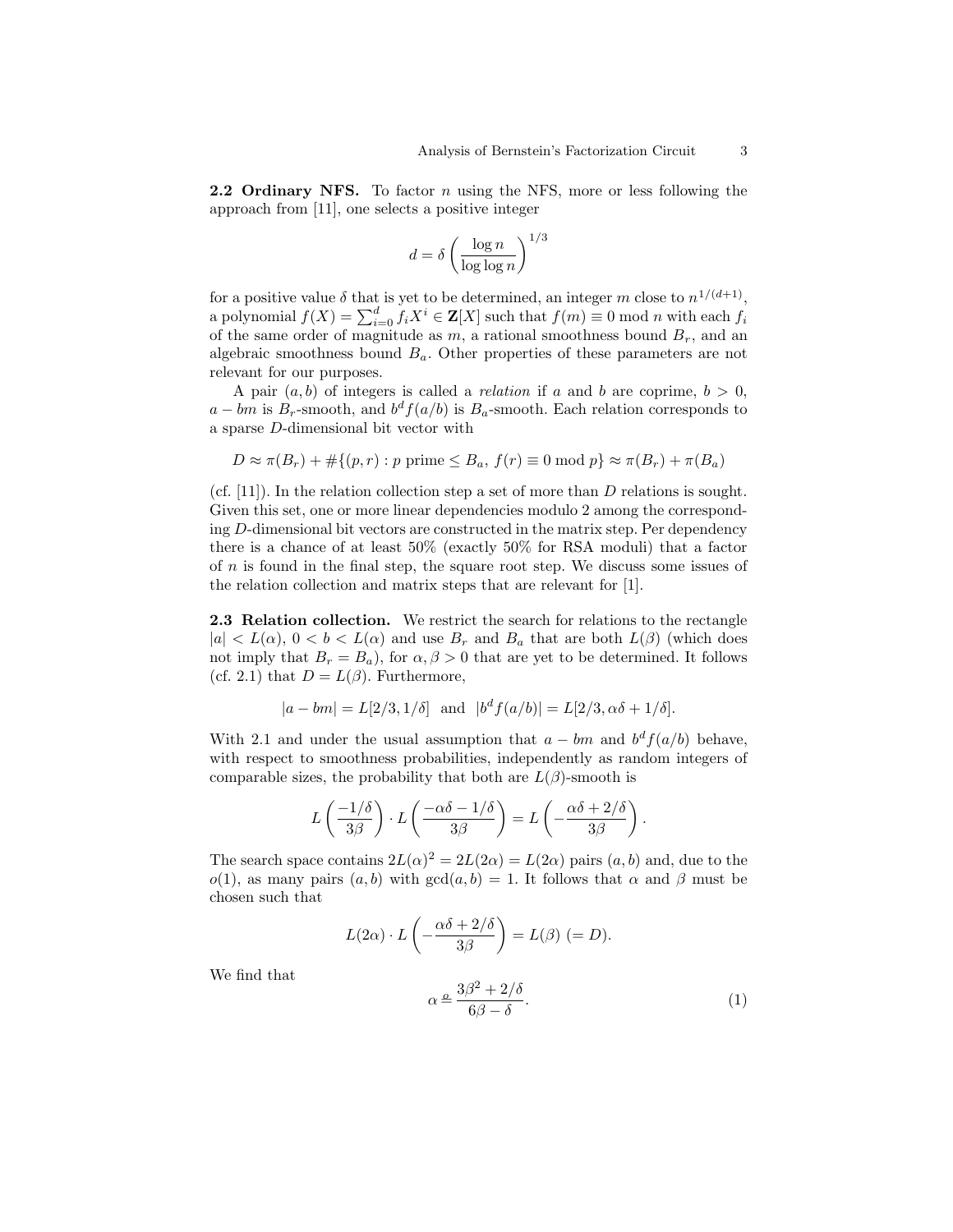**2.4 Testing for smoothness.** The  $(a, b)$  search space can be processed in  $L(2\alpha)$  operations. If sufficient memory is available this can be done using sieving. Current PC implementations intended for the factorization of relatively small numbers usually have adequate memory for sieving. For much larger numbers and current programs, sieving would become problematic. In that case, the search space can be processed in the "same"  $L(2\alpha)$  operations (with an, admittedly, larger  $o(1)$  but at a cost of only  $L(0)$  memory using the Elliptic Curve Method (ECM) embellished in any way one sees fit with trial division, Pollard rho, early aborts, etc., and run on any number  $K$  of processors in parallel to achieve a K-fold speedup. This was observed many times (see for instance [10, 4.15] and [4]). Thus, despite the fact that current implementations of the relation collection require substantial memory, it is well known that asymptotically this step requires negligible memory without incurring, in theory, a runtime penalty – in practice, however, it is substantially slower than sieving. Intermediate solutions that exchange sieving memory for many tightly coupled processors with small memories could prove valuable too; see [6] for an early example of this approach and [1] for various other interesting proposals that may turn out to be practically relevant. For the asymptotic argument, ECM suffices.

In improved NFS from [4] it was necessary to use a "memory-free" method when searching for  $B_a$ -smooth numbers (cf. 2.2), in order to achieve the speedup. It was suggested in [4] that the ECM may be used for this purpose. Since memory usage was no concern for the analysis in [4], regular "memory-wasteful" sieving was suggested to test  $B_r$ -smoothness.

**2.5 The matrix step.** The choices made in 2.3 result in a bit matrix A consisting of  $D = L(\beta)$  columns such that each column of A contains only  $L(0)$ nonzero entries. Denoting by  $w(A)$  the total number of nonzero entries of A (its weight), it follows that  $w(A) = L(\beta) \cdot L(0) = L(\beta)$ . Using a variety of techniques [5, 13], dependencies can be found after, essentially,  $O(D)$  multiplications of A times a bit vector. Since one matrix-by-vector multiplication can be done in  $O(w(A)) = L(\beta)$  operations, the matrix step can be completed in  $L(\beta)^2 = L(2\beta)$ operations. We use "standard-NFS" to refer to NFS that uses a matrix step with  $L(2\beta)$  operation count.

We will be concerned with a specific method for finding the dependencies in A, namely the block Wiedemann algorithm [5][18] whose outline is as follows. Let K be the blocking factor, i.e., the amount of parallelism desired. We may assume that either  $K = 1$  or  $K > 32$ . Choose 2K binary D-dimensional vectors  $\vec{v}_i, \vec{u}_j$  for  $1 \leq i, j \leq K$ . For each i, compute the vectors  $A^k \vec{v}_i$  for k up to roughly  $2D/K$ , using repeated matrix-by-vector multiplication. For each such vector  $A^k \vec{v}_i$ , compute the inner products  $\vec{u}_j A^k \vec{v}_i$ , for all j. Only these inner products are saved, to conserve storage. From the inner products, compute certain polynomials  $f_l(x)$ ,  $l = 1, \ldots, K$  of degree about  $D/K$ . Then evaluate  $f_l(A)\vec{v}_i$ , for all l and i (take one  $\vec{v}_i$  at a time and evaluate  $f_l(A)\vec{v}_i$  for all l simultaneously using repeated matrix-by-vector multiplications). From the result,  $K$  elements from the kernel of A can be computed. The procedure is probabilistic, but succeeds with high probability for  $K \gg 1$  [17]. For  $K = 1$ , the cost roughly doubles [18].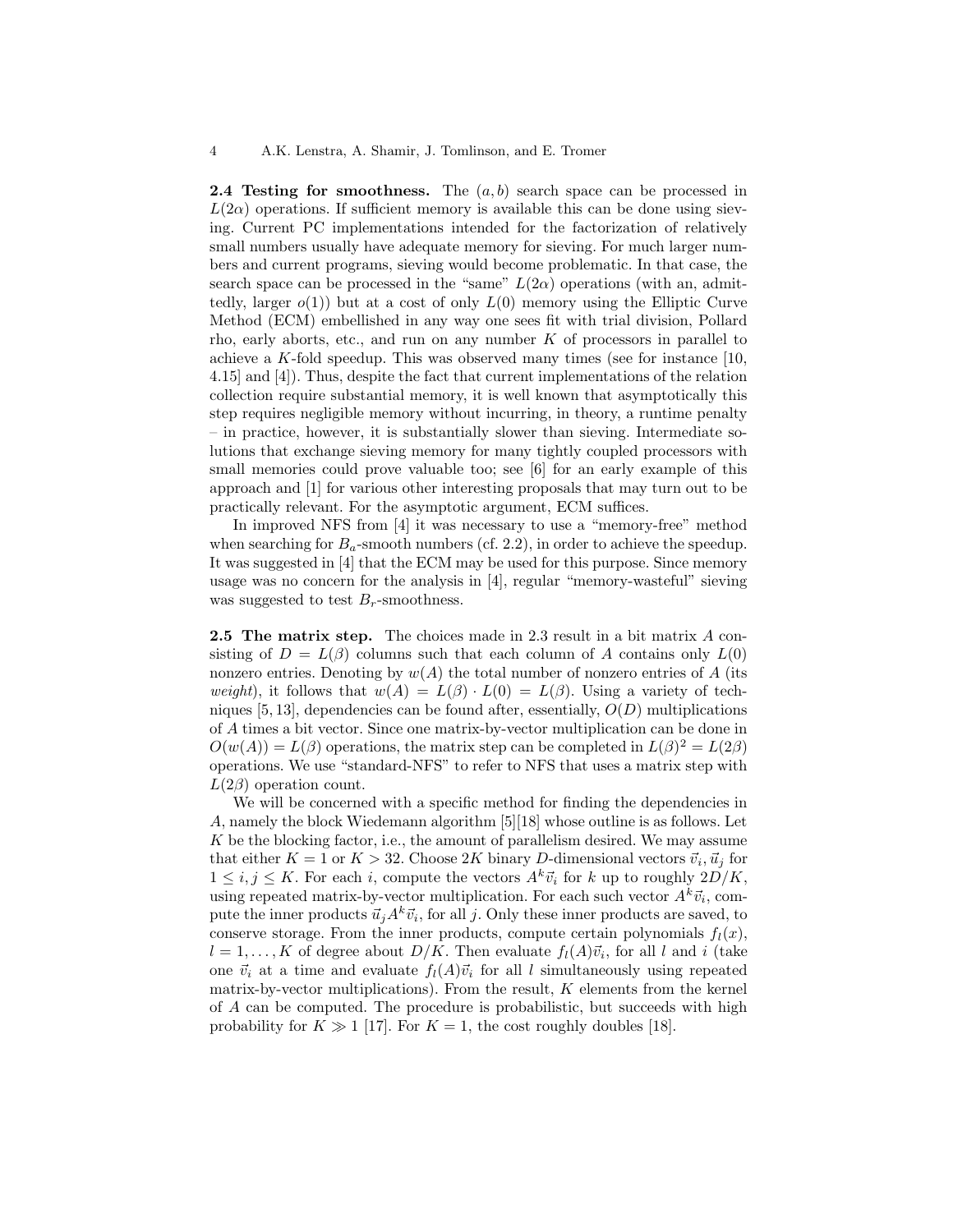For reasonable blocking factors  $(K = 1 \text{ or } 32 \leq K \ll \sqrt{D})$ , the block Wiedemann algorithm involves about  $3D$  matrix-by-vector multiplications. These multiplications dominate the cost of the matrix step; accordingly, the circuits of [1], and our variants thereof, aim to reduce their cost. Note that the multiplications are performed in  $2K$  separate chains where each chain involves repeated leftmultiplication by A. The proposed circuits rely on this for their efficiency. Thus, they appear less suitable for other dependency-finding algorithms, such as block Lanczos [13] which requires just 2D multiplications.

2.6 NFS parameter optimization for matrix exponent  $2\epsilon > 1$ . With the relation collection and matrix steps in  $L(2\alpha)$  and  $L(2\beta)$  operations, respectively, the values for  $\alpha$ ,  $\beta$ , and  $\delta$  that minimize the overall NFS operation count follow using Relation (1). However, we also need the optimal values if the "cost" of the matrix step is different from  $L(\beta)^2$ : in [1] "cost" is defined using a metric that is not always the same as operation count, so we need to analyse the NFS using alternative cost metrics. This can be done by allowing flexibility in the "cost" of the matrix step: we consider how to optimize the NFS parameters for an  $L(\beta)^{2\epsilon}$  matrix step, for some exponent  $\epsilon > 1/2$ . The corresponding relation collection operation count is fixed at  $L(2\alpha)$  (cf. 2.4).

We balance the cost of the relation collection and matrix steps by taking  $\alpha \triangleq \epsilon \beta$ . With (1) it follows that

$$
3(2\epsilon - 1)\beta^2 - \epsilon \beta \delta - 2/\delta \triangleq 0
$$
, so that  $\beta \triangleq \frac{\epsilon \delta + \sqrt{\epsilon^2 \delta^2 + 24(2\epsilon - 1)/\delta}}{6(2\epsilon - 1)}$ .

Minimizing  $\beta$  given  $\epsilon$  leads to

$$
\delta \triangleq \sqrt[3]{3(2\epsilon - 1)/\epsilon^2} \tag{2}
$$

and

$$
\beta \triangleq 2\sqrt[3]{\epsilon/(3(2\epsilon - 1))^2}.
$$
 (3)

Minimizing the resulting

$$
\alpha \triangleq 2\epsilon \sqrt[3]{\epsilon/(3(2\epsilon - 1))^2} \tag{4}
$$

leads to  $\epsilon = 1$  and  $\alpha \triangleq 2/3^{2/3}$ : even though  $\epsilon < 1$  would allow more "relaxed" relations (i.e., larger smoothness bounds and thus easier to find), the fact that more of such relations have to be found becomes counterproductive. It follows that an operation count of  $L(4/3^{2/3})$  is optimal for relation collection, but that for  $2\epsilon > 2$  it is better to use suboptimal relation collection because otherwise the matrix step would dominate. We find the following optimal NFS parameters:

- $1 < 2\epsilon \leq 2$ :
	- $\delta = 3^{1/3}, \ \alpha = 2/3^{2/3}, \text{ and } \beta = 2/3^{2/3}, \text{ with operation counts of relation col$ lection and matrix steps equal to  $L(4/3^{2/3})$  and  $L(4\epsilon/3^{2/3})$ , respectively. For  $\epsilon = 1$  the operation counts of the two steps are the same (when expressed in L) and the overall operation count is  $L(4/3^{2/3}) = L((64/9)^{1/3}) =$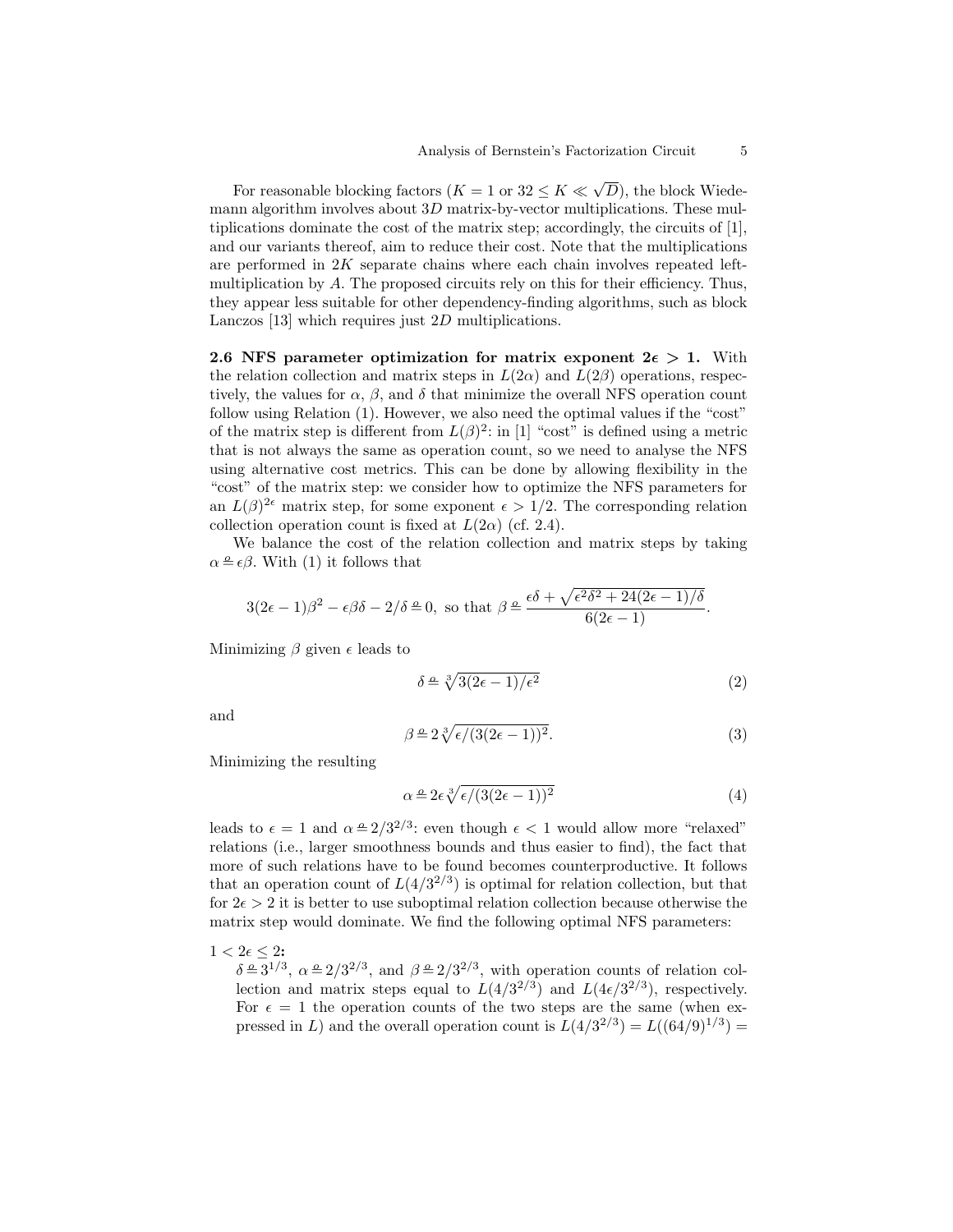6 A.K. Lenstra, A. Shamir, J. Tomlinson, and E. Tromer

 $L(1.9229994 \cdots)$ . This corresponds to the heuristic asymptotic runtime of the NFS as given in [11]. We refer to these parameter choices as the ordinary parameter choices.

 $2\epsilon > 2$ :

δ, α, and β as given by Relations (2), (4), and (3), respectively, with operation count  $L(2\alpha)$  for relation collection and cost  $L(2\epsilon\beta)$  for the matrix step, where  $L(2\alpha) = L(2\epsilon\beta)$ . More in particular, we find the following values.

$$
2\epsilon = 5/2:
$$

 $\delta \triangleq (5/3)^{1/3}(6/5), \alpha \triangleq (5/3)^{1/3}(5/6), \text{ and } \beta \triangleq (5/3)^{1/3}(2/3), \text{ for an operation}$ count and cost  $L((5/3)^{4/3}) = L(1.9760518 \cdots)$  for the relation collection and matrix steps, respectively. These values are familiar from [1, Section 6: Circuits]. With  $(1.9229994 \cdots / 1.9760518 \cdots + o(1))^3 \triangleq 0.9216$  and equating operation count and cost, this suggests that factoring  $0.9216 \cdot 512 \approx 472$ -bit composites using NFS with matrix exponent 5/2 is comparable to factoring 512-bit ones using standard-NFS with ordinary parameter choices (disregarding the effects of the  $o(1)$ 's).

$$
2\epsilon=3\mathbf{:}
$$

 $\delta \triangleq 2/3^{1/3}$ ,  $\alpha \triangleq 3^{2/3}/2$ , and  $\beta \triangleq 3^{-1/3}$ , for an operation count and cost of  $L(3^{2/3}) = L(2.0800838 \cdots)$  for the relation collection and matrix steps, respectively.

2.7 Improved NFS. It was shown in [4] that ordinary NFS from [11], and as used in 2.2, can be improved by using more than a single polynomial f. Let  $\alpha$  and δ be as in 2.3 and 2.2, respectively, let β indicate the rational smoothness bound  $B_r$  (i.e.,  $B_r = L(\beta)$ ), and let  $\gamma$  indicate the algebraic smoothness bound  $B_a$  (i.e.,  $B_a = L(\gamma)$ . Let G be a set of  $B_r/B_a = L(\beta - \gamma)$  different polynomials, each of degree d and common root m modulo n (as in 2.2). A pair  $(a, b)$  of integers is a relation if a and b are coprime,  $b > 0$ ,  $a - bm$  is  $B_r$ -smooth, and  $b^d g(a/b)$  is  $B_a$ -smooth for at least one  $g \in G$ . Let  $\epsilon$  be the matrix exponent. Balancing the cost of the relation collection and matrix steps it follows that  $\alpha \triangleq \epsilon \beta$ .

Optimization leads to

$$
\gamma \triangleq \left(\frac{\epsilon^2 + 5\epsilon + 2 + (\epsilon + 1)\sqrt{\epsilon^2 + 8\epsilon + 4}}{9(2\epsilon + 1)}\right)^{1/3}
$$

and for this  $\gamma$  to

$$
\alpha \triangleq \frac{9\gamma^3 + 1 + \sqrt{18\gamma^3(2\epsilon + 1) + 1}}{18\gamma^2}, \quad \beta \triangleq \alpha/\epsilon,
$$

and

$$
\delta \triangleq \frac{3\gamma(-4\epsilon-1+\sqrt{18\gamma^3(2\epsilon+1)+1})}{9\gamma^3-4\epsilon}
$$

.

It follows that for  $2\epsilon = 2$  the method from [4] gives an improvement over the ordinary method, namely  $L(1.9018836 \cdots)$ . The condition  $\beta \ge \gamma$  leads to  $2\epsilon \le$ 7/3, so that for  $2\epsilon > 7/3$  (as in circuit-NFS, cf. 3.1) usage of the method from [4]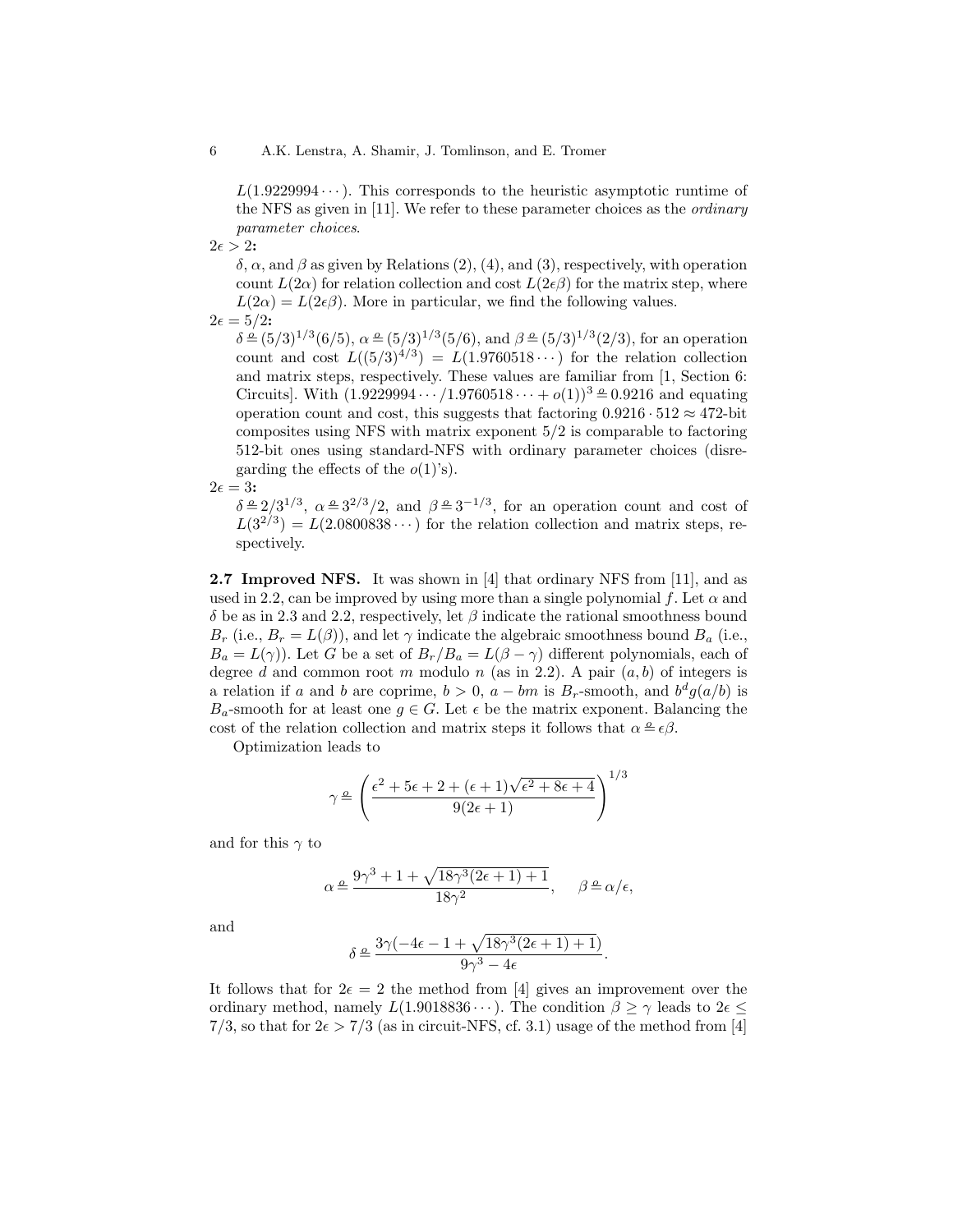no longer leads to an improvement over the ordinary method. This explains why in [1] the method from [4] is used to select parameters for standard-NFS and why the ordinary method is used for circuit-NFS.

With 2.1 it follows that the sum of the (rational) sieving and ECM-based (algebraic) smoothness times from [4] (cf. last paragraph of 2.4) is minimized if  $\beta = \gamma + 1/(3\beta\delta)$ . The above formulas then lead to  $2\epsilon = (3 + \sqrt{17})/4 =$  $1.7807764 \cdots$ . Therefore, unlike the ordinary parameter selection method, optimal relation collection for the improved method from [4] occurs for an  $\epsilon$  with  $2\epsilon$  < 2: with  $\epsilon = 0.8903882 \cdots$  the operation count for relation collection becomes  $L(1.8689328...)$ . Thus, in principle, and depending on the cost function one is using, the improved method would be able to take advantage of a matrix step with exponent  $2\epsilon < 2$ . If we disregard the matrix step and minimize the operation count of relation collection, this method yields a cost of  $L(1.8689328 \cdots)$ .

## 3 The circuits for integer factorization from [1]

3.1 Matrix-by-vector multiplication using mesh sorting. In [1] an interesting new mesh-sorting-based method is described to compute a matrix-byvector product. Let A be the bit matrix from 2.5 with  $D = L(\beta)$  columns and weight  $w(A) = L(\beta)$ , and let m be the least power of 2 such that  $m^2 > w(A)+2D$ . Thus  $m = L(\beta/2)$ . We assume, without loss of generality, that A is square. A mesh of  $m \times m$  processors, each with  $O(\log D) = L(0)$  memory, initially stores the matrix A and a not necessarily sparse D-dimensional bit vector  $\vec{v}$ . An elegant method is given that computes the product  $A\vec{v}$  using repeated sorting in  $O(m)$  steps, where each step involves a small constant number of simultaneous operations on all  $m \times m$  mesh processors. At the end of the computation  $A\vec{v}$ can easily be extracted from the mesh. Furthermore, the mesh is immediately, without further changes to its state, ready for the computation of the product of A and the vector  $A\vec{v}$ . We use "circuit-NFS" to refer to NFS that uses the mesh-sorting-based matrix step.

3.2 The throughput cost function from [1]. Judging by operation counts, the mesh-based algorithm is not competitive with the traditional way of computing  $A\vec{v}$ : as indicated in 2.5 it can be done in  $O(w(A)) = L(\beta)$  operations. The mesh-based computation takes  $O(m)$  steps on all  $m \times m$  mesh processors simultaneously, resulting in an operation count per matrix-by-vector multiplication of  $O(m^3) = L(3\beta/2)$ . Iterating the matrix-by-vector multiplications  $L(\beta)$  times results in a mesh-sorting-based matrix step that requires  $L(5\beta/2) = L(\beta)^{5/2}$ operations as opposed to just  $L(2\beta)$  for the traditional approach. This explains the non-ordinary relation collection parameters used in [1] corresponding to the analysis given in 2.6 for  $2\epsilon = 5/2$ , something we comment upon below in 3.3.

However, the standard comparison of operation counts overlooks the following fact. The traditional approach requires memory  $O(w(A) + D) = L(\beta)$  for storage of A and the vector; given that amount of memory it takes time  $L(2\beta)$ . But given the  $m \times m$  mesh, with  $m \times m = L(\beta)$ , the mesh-based approach takes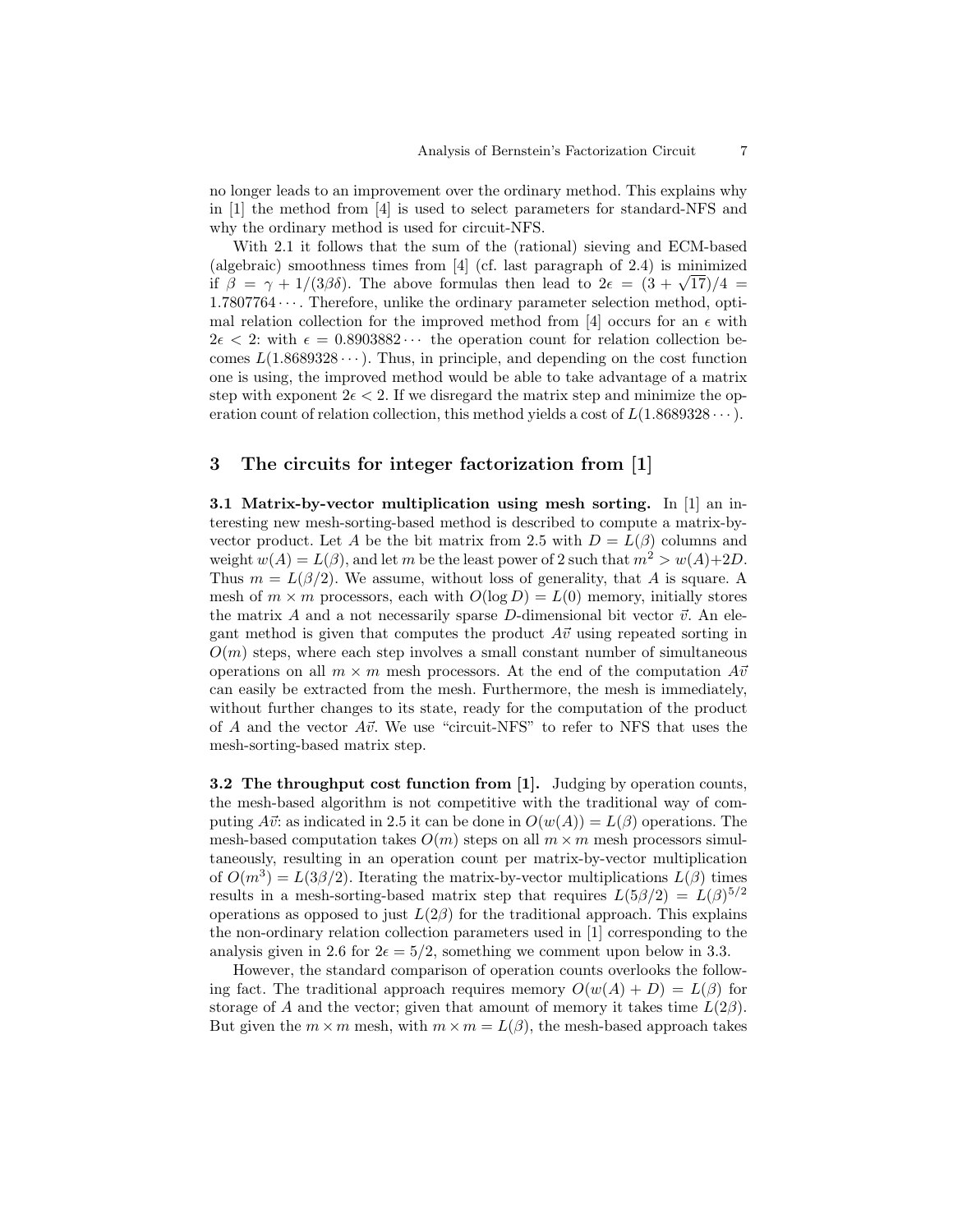time just  $L(3\beta/2)$  because during each unit of time  $L(\beta)$  operations are carried out simultaneously on the mesh. To capture the advantage of "active small processors" (as in the mesh) compared to "inactive memory" (as in the traditional approach) and the fact that their price is comparable, it is stipulated in [1] that the cost of factorization is "the product of the time and the cost of the machine." We refer to this cost function as **throughput cost**, since it can be interpreted as measuring the equipment cost per unit problem-solving throughput. It is frequently used in VLSI design (where it's known as "AT cost", for Area×Time), but apparently was not used previously in the context of computational number theory.

It appears that throughput cost is indeed appropriate when a large number of problems must be solved during some long period of time while minimizing total expenses. This does not imply that throughput cost is always appropriate for assessing security, as illustrated by the following example. Suppose Carrol wishes to assess the risk of her encryption key being broken by each of two adversaries, Alice and Bob. Carrol knows that Alice has plans for a device that costs \$1M and takes 50 years to break a key, and that Bob's device costs \$50M and takes 1 year to break a key. In one scenario, each adversary has a \$1M budget clearly Alice is dangerous and Bob is not. In another scenario, each adversary has a \$50M budget. This time both are dangerous, but Bob apparently forms a greater menace because he can break Carrol's key within one year, while Alice still needs 50 years. Thus, the two devices have the same throughput cost, yet either can be more "dangerous" than the other, depending on external settings. The key point is that if Alice and Bob have many keys to break within 50 years then indeed their cost-per-key figures are identical, but the time it will take Bob to break Carrol's key depends on her priority in his list of victims, and arguably Carrol should make the paranoid assumption that she is first.

In Section 4 we comment further on performance measurement for the NFS.

3.3 Application of the throughput cost. The time required for all matrixby-vector multiplications on the mesh is  $L(3\beta/2)$ . The equipment cost of the mesh is the cost of  $m^2$  small processors with  $L(0)$  memory per processor, and is thus  $L(\beta)$ . The throughput cost, the product of the time and the cost of the equipment, is therefore  $L(5\beta/2)$ . The matrix step of standard-NFS requires time  $L(2\beta)$  and equipment cost  $L(\beta)$  for the memory, resulting in a throughput cost of  $L(3\beta)$ . Thus, the throughput cost advantage of the mesh-based approach is a factor  $L(\beta/2)$  if the two methods would use the same  $\beta$  (cf. Remark 3.4).

The same observation applies if the standard-NFS matrix step is K-fold parallelized, for reasonable  $K$  (cf. 2.5): the time drops by a factor  $K$  which is cancelled (in the throughput cost) by a  $K$  times higher equipment cost because each participating processor needs the same memory  $L(\beta)$ . In circuit-NFS (i.e., the mesh) a parallelization factor  $m^2$  is used: the time drops by a factor only m (not  $m<sup>2</sup>$ ), but the equipment cost stays the same because memory  $L(0)$  suffices for each of the  $m^2$  participating processors. Thus, with the throughput cost circuit-NFS achieves an advantage of  $m = L(\beta/2)$ . The mesh itself can of course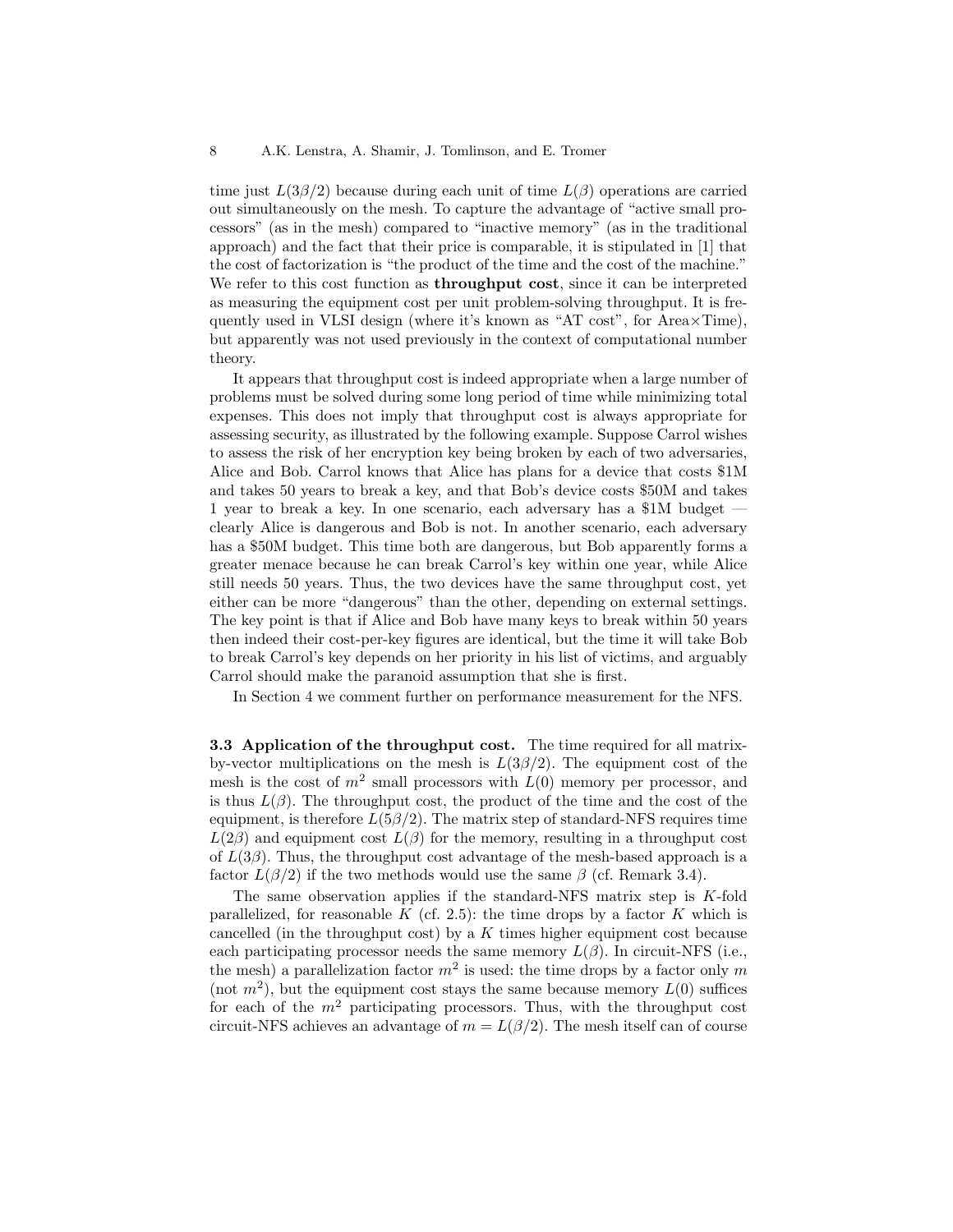be K-fold parallelized but the resulting K-fold increase in equipment cost and K-fold drop in time cancel each other in the throughput cost [1, Section 4].

Remark 3.4 It can be argued that before evaluating an existing algorithm based on a new cost function, the algorithm first should be tuned to the new cost function. This is further commented upon below in 3.5.

3.5 Implication of the throughput cost. We consider the implication of the matrix step throughput cost of  $L(5\beta/2)$  for circuit-NFS compared to  $L(3\beta)$ for standard-NFS. In [1] the well known fact is used that the throughput cost of relation collection is  $L(2\alpha)$  (cf. 2.4): an operation count of  $L(2\alpha)$  on a single processor with  $L(0)$  memory results in time  $L(2\alpha)$ , equipment cost  $L(0)$ , and throughput cost  $L(2\alpha)$ . This can be time-sliced in any way that is convenient, i.e., for any K use K processors of  $L(0)$  memory each and spend time  $L(2\alpha)/K$ on all K processors simultaneously, resulting in the same throughput cost  $L(2\alpha)$ . Thus, for relation collection the throughput cost is proportional to the operation count. The analysis of 2.6 applies with  $2\epsilon = 5/2$  and leads to an optimal overall circuit-NFS throughput cost of  $L(1.9760518 \cdots)$ . As mentioned above and in 3.2, the throughput cost and the operation count are equivalent for both relation collection and the matrix step of circuit-NFS. Thus, as calculated in 2.6, circuit-NFS is from an operation count point of view less powerful than standard-NFS, losing already 40 bits in the 500-bit range (disregarding the  $o(1)$ 's) when compared to standard-NFS with ordinary parameter choices. This conclusion applies to any NFS implementation, such as many existing ones, where memory requirements are not multiplicatively included in the cost function.

But operation count is not the point of view taken in [1]. There standard-NFS is compared to circuit-NFS in the following way. The parameters for standard-NFS are chosen under the assumption that the throughput cost of relation collection is  $L(3\alpha)$ : operation count  $L(2\alpha)$  and memory cost  $L(\alpha)$  for the sieving result in time  $L(2\alpha)/K$  and equipment cost  $K \cdot L(\alpha)$  (for any K-fold parallelization) and thus throughput cost  $L(3\alpha)$ . This disregards the fact that long before [1] appeared is was known that the use of  $L(\alpha)$  memory per processor may be convenient, in practice and for relatively small numbers, but is by no means required (cf. 2.4). In any case, combined with  $L(3\beta)$  for the throughput cost of the matrix step this leads to  $\alpha \triangleq \beta$ , implying that the analysis from 2.6 with  $2\epsilon = 2$  applies, but that the resulting operation count must be raised to the 3/2-th power. In [1] the improvement from [4] mentioned in 2.7 is used, leading to a throughput cost for standard-NFS of  $L(2.8528254 \cdots)$ (where  $2.8528254 \cdots$  is 1.5 times the  $1.9018836 \cdots$  referred to in 2.7). Since  $(2.8528254 \cdots / 1.9760518 \cdots)^3 = 3.0090581 \cdots$ , it is suggested in [1] that the number of digits of factorable composites grows by a factor 3 if circuit-NFS is used instead of standard-NFS.

3.6 Alternative interpretation. How does the comparison between circuit-NFS and standard-NFS with respect to their throughput costs turn out if standard-NFS is first properly tuned (Remark 3.4) to the throughput cost function, given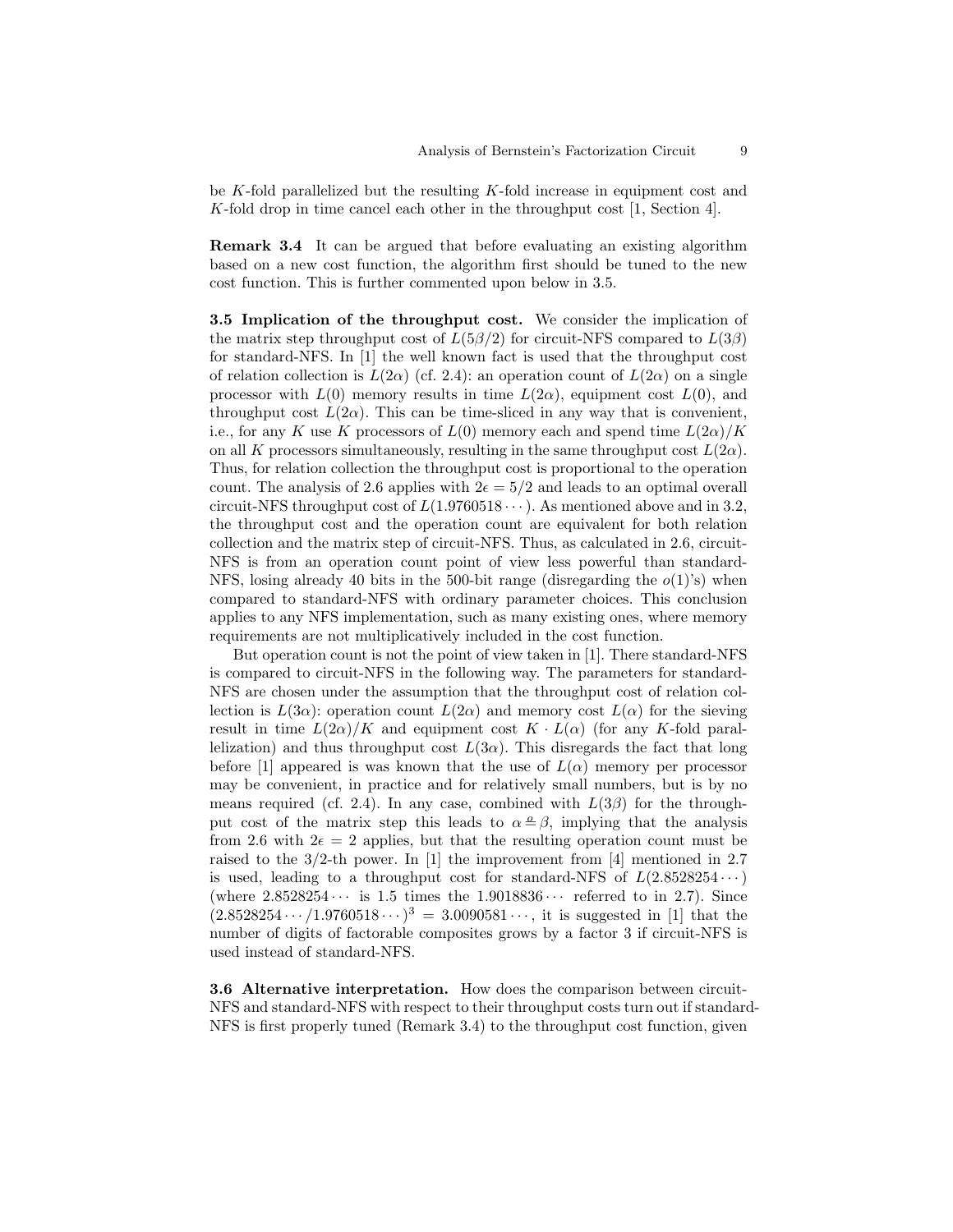the state of the art in, say, 1990 (cf.  $[10, 4.15]$ ; also the year that  $[4]$  originally appeared)? With throughput cost  $L(2\alpha)$  for relation collection (cf. above and 2.4), the analysis from 2.6 with  $2\epsilon = 3$  applies, resulting in a throughput cost of just  $L(2.0800838 \cdots)$  for standard-NFS. Since  $(2.0800838 \cdots / 1.9760518 \cdots)^3 < 1.17$ , this would suggest that 1.17D-digit composites can be factored using circuit-NFS for the throughput cost of D-digit integers using standard-NFS. The significance of this comparison depends on whether or not the throughput cost is an acceptable way of measuring the cost of standard-NFS. If not, then the conclusion based on the operation count (as mentioned above) would be that circuit-NFS is slower than standard-NFS; but see Section 4 for a more complete picture. Other examples where it is recognized that the memory cost of relation collection is asymptotically not a concern can be found in [12] and [9], and are implied by [14].

Remark 3.7 It can be argued that the approach in 3.6 of replacing the ordinary standard-NFS parameters by smaller smoothness bounds in order to make the matrix step easier corresponds to what happens in many actual NFS factorizations. There it is done not only to make the matrix step less cumbersome at the cost of somewhat more sieving, but also to make do with available PC memories. Each contributing PC uses the largest smoothness bounds and sieving range that fit conveniently and that cause minimal interference with the PC-owner's real work. Thus, parameters may vary from machine to machine. This is combined with other memory saving methods such as "special- $q$ 's." In any case, if insufficient memory is available for sieving with optimal ordinary parameters, one does not run out to buy more memory but settles for slight suboptimality, with the added benefit of an easier matrix step. See also 4.1.

Remark 3.8 In [19], Wiener outlines a three-dimensional circuit for the matrix step, with structure that is optimal in a certain sense (when considering the cost of internal wiring). This design leads to a matrix step exponent of  $2\epsilon = 7/3$ , compared to 5/2 in the designs of [1] and this paper. However, adaptation of that design to two dimensions yields a matrix step exponent that is asymptotically identical to ours, and vice versa. Thus the approach of [19] is asymptotically equivalent to ours, while its practical cost remains to be evaluated. We note that in either approach, there are sound technological reasons to prefer the 2D variant. Interestingly,  $2\epsilon = 7/3$  is the point where improved and standard NFS become the same (cf. 2.7).

# 4 Operation count, equipment cost, and real time

The asymptotic characteristics of standard-NFS and circuit-NFS with respect to their operation count, equipment, and real time spent are summarized in Table 1. For non- $L(0)$  equipment requirements it is specified if the main cost goes to memory ("RAM"), processing elements ("PEs") with  $L(0)$  memory, or a square mesh as in 3.1, and "tuned" refers to the alternative analysis in 3.6.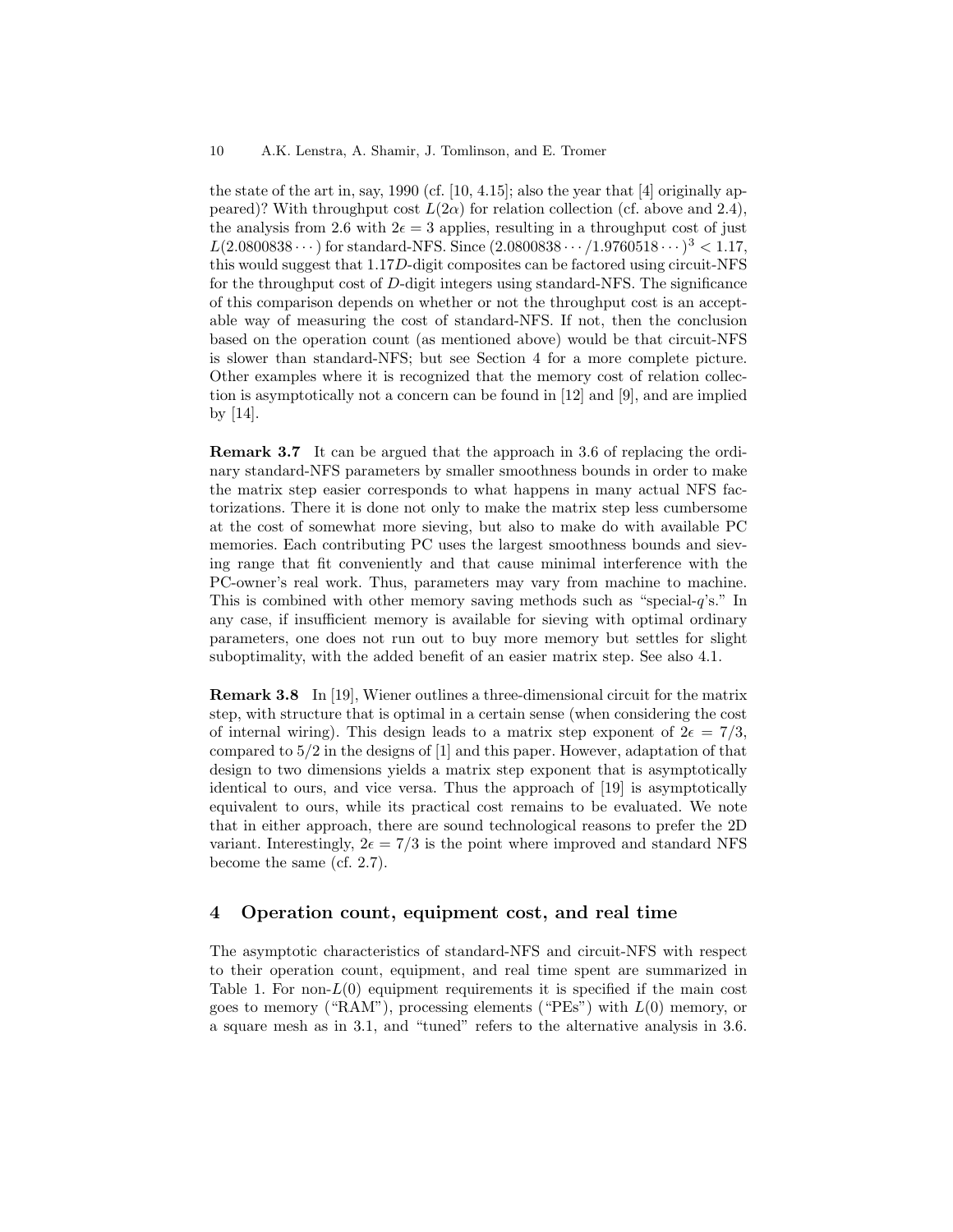The underlined operation counts are the same as the corresponding throughput costs. For the other operation count the throughput cost (not optimized if no sieving is used) follows by taking the maximum of the products of the figures in the "equipment" and "real time" columns. Relation collection, whether using sieving or not, allows almost arbitrary parallelization (as used in the last two rows of Table 1). The amount of parallelization allowed in the matrix step of standard-NFS is much more limited (cf. 2.5); it is not used in Table 1.

|                                               |                               | relation collection                                               |                    | matrix step              |              |
|-----------------------------------------------|-------------------------------|-------------------------------------------------------------------|--------------------|--------------------------|--------------|
|                                               | overall<br>operation<br>count | equipment                                                         | real<br>time       | equipment                | real<br>time |
| standard-NFS:<br>$\int$ sieving<br>no sieving |                               | $L(1.90)$ $\begin{cases} L(0.95) \text{ RAM} \\ L(0) \end{cases}$ | L(1.90)            | $L(0.95)$ RAM $L(1.90)$  |              |
| tuned no sieving                              | L(2.08)                       | sequential: $L(0)$<br>parallel: $L(0.69)$ PEs $L(1.39)$           | L(2.08)            | $L(0.69)$ RAM $L(1.39)$  |              |
| circuit-NFS:                                  | L(1.98)                       | sequential: $L(0)$<br>parallel: $L(0.79)$ PEs                     | L(1.98)<br>L(1.19) | $L(0.79)$ mesh $L(1.19)$ |              |

Table 1. NFS costs: operation count, equipment, and real time.

4.1 Lowering the cost of the standard-NFS matrix step. We show at what cost the asymptotic advantages of the circuit-NFS matrix step (low throughput cost and short real time) can be matched, asymptotically, using the traditional approach to the matrix step. This requires a smaller matrix, i.e., lower smoothness bounds, and results therefore in slower relation collection. We illustrate this with two examples. To get matching throughput costs for the matrix steps of standard-NFS and circuit-NFS,  $\beta$  must be chosen such that  $L(3\beta) = L((5/3)^{4/3}) = L(1.9760 \cdots)$ , so that the matrix step of standard-NFS requires  $L(\beta) = L(0.6586 \cdots)$  RAM and real time  $L(2\beta) = L(1.3173 \cdots)$ . Substituting this  $\beta$  in Relation (1) and minimizing  $\alpha$  with respect to  $\delta$  we find

$$
\delta \triangleq \frac{\sqrt{4 + 36\beta^3} - 2}{3\beta^2},\tag{5}
$$

i.e.,  $\delta = 1.3675 \cdots$  and  $\alpha = 1.0694 \cdots$ , resulting in relation collection operation count  $L(2.1389 \cdots)$ . Or, one could match the real time of the matrix steps: with  $L(2\beta) = L((5/3)^{1/3}) = L(1.1856 \cdots)$  the matrix step of standard-NFS requires  $L(0.5928 \cdots)$  RAM and real time  $L(1.1856 \cdots)$ . With Relation (5) we find that  $\delta = 1.3195 \cdots$ ,  $\alpha = 1.1486 \cdots$ , and relation collection operation count  $L(2.2973 \cdots).$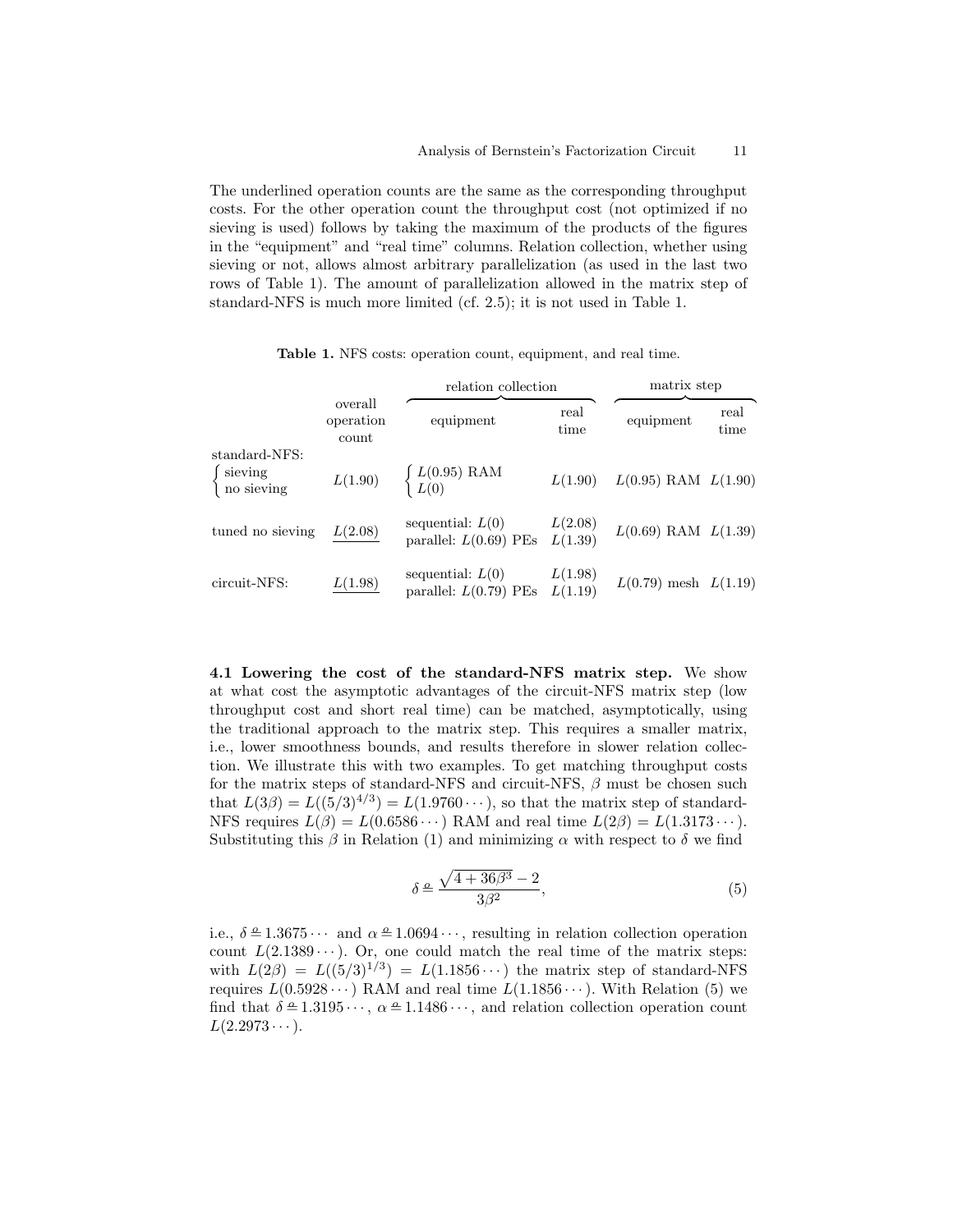4.2 Operation count based estimates. Operation count is the traditional way of measuring the cost of the NFS. It corresponds to the standard complexity measure of "runtime" and neglects the cost of memory or other equipment that is needed to actually "run" the algorithm. It was used, for instance, in [11] and [4] and was analysed in 2.6 and 2.7.

It can be seen in Table 1, and was indicated in 3.5, that the operation count for circuit-NFS is higher than for standard-NFS (assuming both methods are optimized with respect to the operation count):  $L(1.9760518 \cdots)$  as opposed to just  $L(1.9018836 \cdots)$  when using the improved version (cf. 2.7) as in Table 1, or as opposed to  $L(1.9229994 \cdots)$  when using the ordinary version (cf. 2.6) as in 3.5. Thus, RSA moduli that are deemed sufficiently secure based on standard-NFS operation count security estimates, are even more secure when circuit-NFS is considered instead. Such estimates are common; see for instance [14] and the "computationally equivalent" estimates in [9, 12]. Security estimates based on the recommendations from [14] or the main ones (i.e., the conservative "computationally equivalent" ones) from [9, 12] are therefore not affected by the result from [1]. Nevertheless, we agree with [2] that the PC-based realization suggested in [12], meant to present an at the time possibly realistic approach that users can relate to, may not be the best way to realize a certain operation count; see also the last paragraph of [12, 2.4.7]. The estimates from [15] are affected by [1].

Remark 4.3 Historically, in past factorization experiments the matrix step was always solved using a fraction of the effort required by relation collection. Moreover, the memory requirements of sieving-based relation collection have never turned out to be a serious problem (it was not even necessary to fall back to the memory-efficient ECM and its variations). Thus, despite the asymptotic analysis, extrapolation from past experience would predict that the bottleneck of the NFS method is relation collection, and that simple operation count is a better practical cost measure for NFS than other measures that are presumably more realistic. The choice of cost function in [9, 12] was done accordingly.

The findings of [1] further support this conservative approach, by going a long way towards closing the gap between the two measures of cost when applied to the NFS: 93% of the gap according to 3.5, and 61% according to 3.6.

#### 5 Hardware for the matrix step for 1024-bit moduli

In this section we extrapolate current factoring knowledge to come up with reasonable estimates for the sizes of the matrix A that would have to be processed for the factorization of a 1024-bit composite when using ordinary relation collection (cf. 2.6), and using slower relation collection according to matrix exponent  $5/2$ as used in circuit-NFS. For the latter (smaller sized) matrix we consider how expensive it would be to build the mesh-sorting-based matrix-by-vector multiplication circuit proposed in [1] using custom-built hardware and we estimate how much time the matrix step would take on the resulting device. We then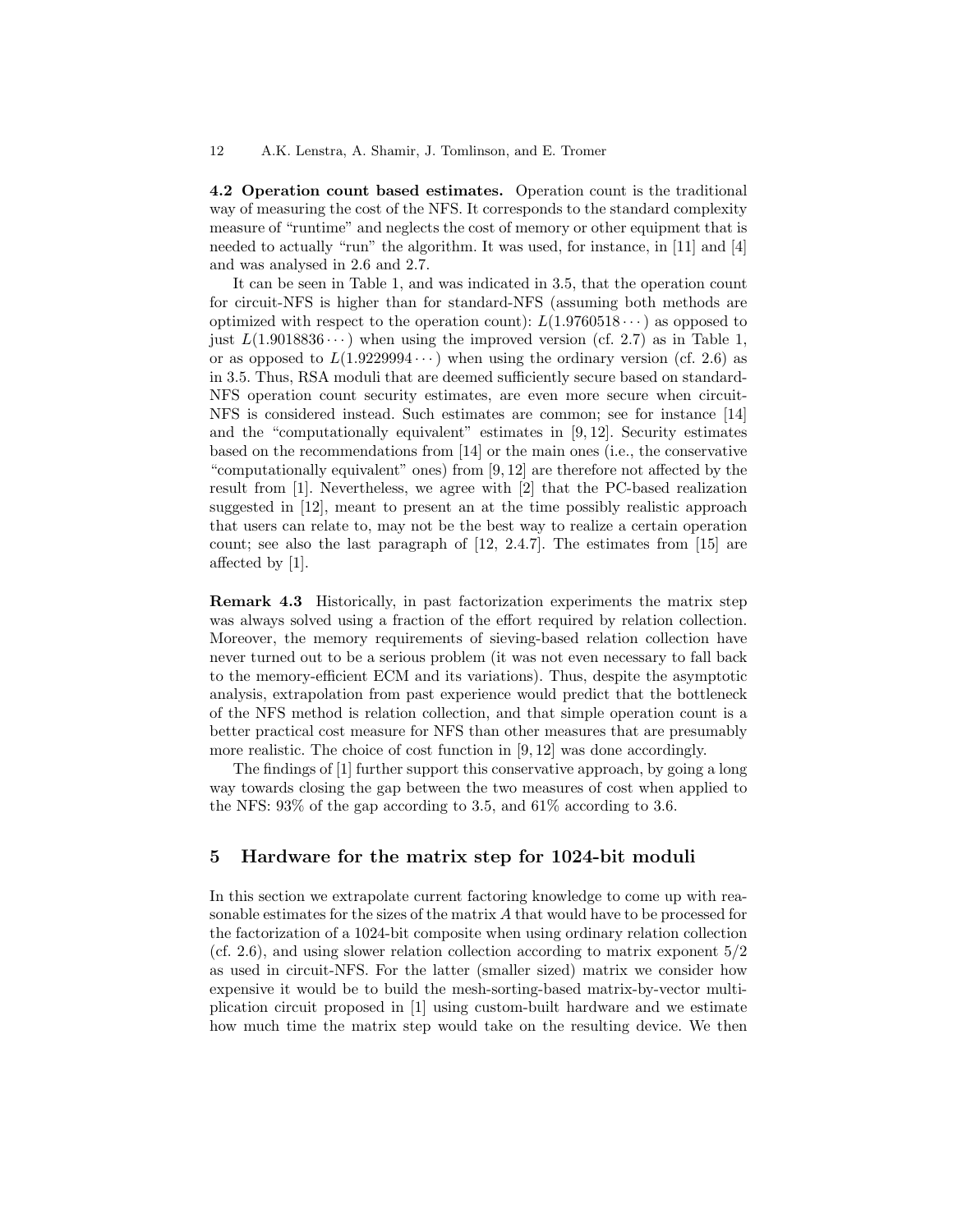propose an alternative mesh-based matrix-by-vector multiplication circuit and estimate its performance for both matrices, for custom-built and off-the-shelf hardware.

Throughout this section we are interested mainly in assessing feasibility, for the purpose of evaluating the security implications. Our assumptions will be somewhat optimistic, but we believe that the designs are fundamentally sound and give realistic indications of feasibility using technology that is available in the present or in the near future.

5.1 Matrix sizes. For the factorization of RSA-512 the matrix had about 6.7 million columns and average column density about 63 [3]. There is no doubt that this matrix is considerably smaller than a matrix that would have resulted from ordinary relation collection as defined in 2.6, cf. Remark 3.7. Nevertheless, we make the optimistic assumption that this is the size that would result from ordinary relation collection.

Combining this figure with the  $L(2/3^{2/3})$  matrix size growth rate (cf. 2.6) we find

$$
6700\,000 \cdot \frac{L_{2^{1024}}[1/3, 2/3^{2/3}]}{L_{2^{512}}[1/3, 2/3^{2/3}]} \approx 1.8 \cdot 10^{10}
$$

(cf. 2.1). Including the effect of the  $o(1)$  it is estimated that an optimal 1024-bit matrix would contain about  $10^{10}$  columns. We optimistically assume an average column density of about 100. We refer to this matrix as the "large" matrix.

Correcting this matrix size for the  $L((5/3)^{1/3}(2/3))$  matrix size growth rate for matrix exponent  $5/2$  (cf. 2.6) we find

$$
1.8 \cdot 10^{10} \cdot \frac{L_{2^{1024}}[1/3, (5/3)^{1/3}(2/3)]}{L_{2^{1024}}[1/3, 2/3^{2/3}]} \approx 8.7 \cdot 10^7.
$$

We arrive at an estimate of about  $4 \cdot 10^7$  columns for the circuit-NFS 1024bit matrix. We again, optimistically, assume that the average column density is about 100. We refer to this matrix as the "small" matrix.

5.2 Estimated relation collection cost. Relation collection for RSA-512 could have been done in about 8 years on a 1GHz PC [3]. Since

$$
8 \cdot \frac{L_{2^{1024}}[1/3, 4/3^{2/3}]}{L_{2^{512}}[1/3, 4/3^{2/3}]} \approx 6 \cdot 10^7
$$

we estimate that generating the large matrix would require about a year on about 30 million 1GHz PCs with large memories (or more PC-time but less memory when using alternative smoothness tests – keep in mind, though, that it may be possible to achieve the same operation count using different hardware, as rightly noted in [1] and speculated in [12, 2.4.7]). With

$$
\frac{L_{2^{1024}}[1/3,(5/3)^{4/3}]}{L_{2^{1024}}[1/3,4/3^{2/3}]} \approx 5
$$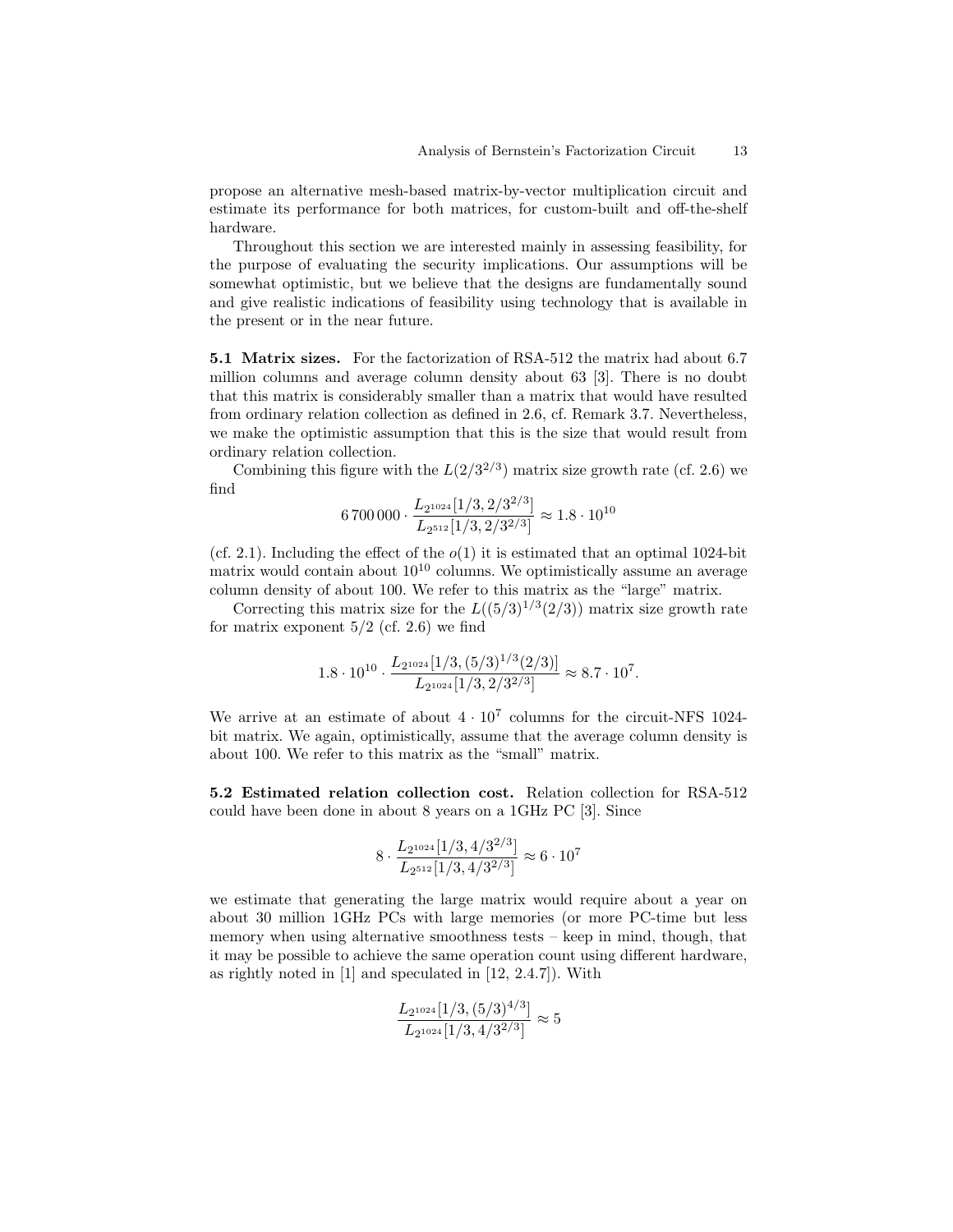it follows that generating the smaller matrix would require about 5 times the above effort. Neither computation is infeasible. But, it can be argued that 1024 bit RSA moduli provide a reasonable level of security just based on the operation count of the relation collection step.

5.3 Processing the "small" matrix using Bernstein's circuits. We estimate the size of the circuit required to implement the mesh circuit of [1] when the NFS parameters are optimized for the throughput cost function and 1024-bit composites. We then derive a rough prediction of the associated costs when the mesh is implemented by custom hardware using current VLSI technology. In this subsection we use the circuit exactly as described in [1]; the next subsections will make several improvements, including those listed as future plans in [1].

In  $[1]$ , the algorithm used for finding dependencies among the columns of A is Wiedemann's original algorithm [18], which is a special case of block Wiedemann with blocking factor  $K=1$  (cf. 2.5). In the first stage (inner product computation), we are given the sparse  $D \times D$  matrix A and some pair of vectors  $\vec{u}, \vec{v}$  and wish to calculate  $\vec{u}A^k\vec{v}$  for  $k = 1, \ldots, 2D$ . The polynomial evaluation stage is slightly different, but the designs given below can be easily adapted so we will not discuss it explicitly.

The mesh consists of  $m \times m$  nodes, where  $m^2 > w(A) + 2D$  (cf. 3.1). By assumption,  $w(A) \approx 4 \cdot 10^9$  and  $D \approx 4 \cdot 10^7$  so we may choose  $m = 63256$ . To execute the sorting-based algorithm, each node consists mainly of 3 registers of  $\lceil \log_2(4 \cdot 10^7) \rceil = 26$  bits each, a 26-bit compare-exchange element (in at least half of the nodes), and some logic for tracking the current stage of the algorithm. Input, namely the nonzero elements of A and the initial vector  $\vec{v}$ , is loaded just once so this can be done serially. The mesh computes the vectors  $A^k\vec{v}$  by repeated matrix-by-vector multiplication, and following each such multiplication it calculates the inner product  $\vec{u}(A^k \vec{v})$  and outputs this single bit.

In standard CMOS VLSI design, a single-bit register (i.e., a D-type edgetriggered flip-flop) requires about 8 transistors, which amounts to 624 transistors per node. To account for the logic and additional overheads such as a clock distribution network, we shall assume an average of 2000 transistors per node for a total of  $8.0 \cdot 10^{12}$  transistors in the mesh.

As a representative of current technology available on large scale we consider Intel's latest Pentium processor, the Pentium 4 "Northwood"  $(0.13 \mu m^2$  feature size process). A single Northwood chip (inclusive of its on-board L2 cache) contains  $5.5 \cdot 10^7$  transistors, and can be manufactured in dies of size  $131 \text{mm}^2$  on wafers of diameter 300mm, i.e., about 530 chips per wafer when disregarding defects. The 1.6GHz variant is currently sold at \$140 in retail channels. By transistor count, the complete mesh would require about  $(8.0 \cdot 10^{12}) / (5.5 \cdot 10^7) \approx$ 145 500 Northwood-sized dies or about 273 wafers. Using the above per-chip price figure naively, the construction cost is about \$20M. Alternatively, assuming a wafer cost of about \$5,000 we get a construction cost of roughly \$1.4M, and the initial costs (e.g., mask creation) are under \$1M.

The matter of inter-chip communication is problematic. The mesh as a whole needs very few external lines (serial input, 1-bit output, clock, and power). How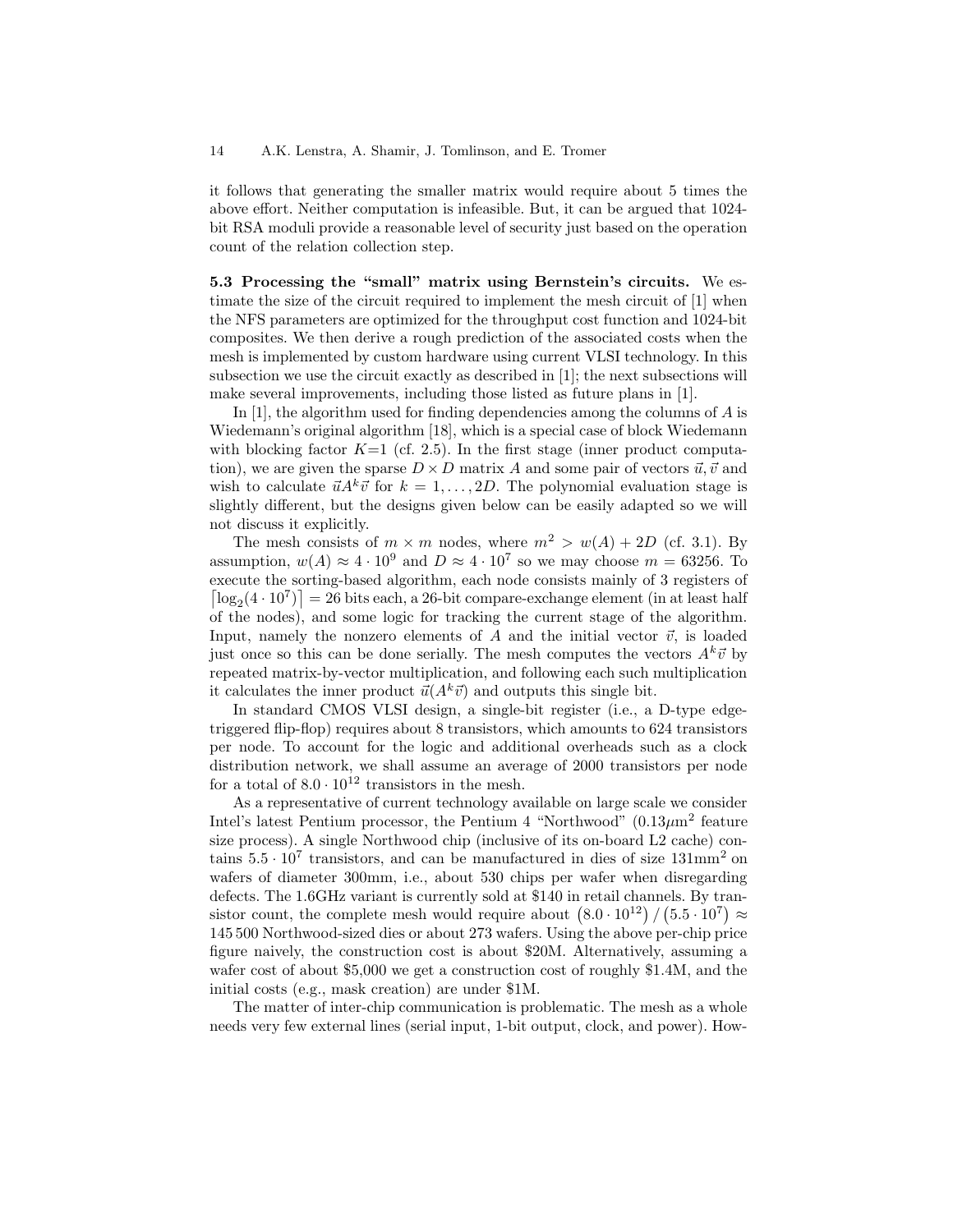ever, a chip consisting of  $s \times s$  nodes has  $4s - 4$  nodes on its edges, and each of these needs two 26-bit bidirectional links with its neighbor on an adjacent chip, for a total of about  $2 \cdot 2 \cdot 26 \cdot 4s = 416s$  connections. Moreover, such connections typically do not support the full 1GHz clock rate, so to achieve the necessary bandwidth we will need about 4 times as many connections: 1664s. While standard wiring technology cannot provide such enormous density, the following scheme seems plausible. Emerging "flip-chip" technologies allow direct connections between chips that are placed face-to-face, at a density of 277 connections per  $mm^2$  (i.e.,  $60\mu s$  array pitch). We cut each wafer into the shape of a cross, and arrange the wafers in a two-dimensional grid with the arms of adjacent wafers in full overlap. The central square of each cross-shaped wafer contains mesh nodes, and the arms are dedicated to inter-wafer connections. Simple calculation shows that with the above connection density, if 40% of the (uncut) wafer area is used for mesh nodes then there is sufficient room left for the connection pads and associated circuitry. This disregards the issues of delays (mesh edges that cross wafer boundaries are realized by longer wires and are thus slower than the rest), and of the defects which are bound to occur. To address these, adaptation of the algorithm is needed. Assuming the algorithmic issues are surmountable, the inter-wafer communication entails a cost increase by a factor of about 3, to \$4.1M.

According to [1, Section 4], a matrix-by-vector multiplication consists of, essentially, three sort operations on the  $m \times m$  mesh. Each sort operation takes 8m steps, where each step consists of a compare-exchange operation between 26 bit registers of adjacent nodes. Thus, multiplication requires  $3 \cdot 8m \approx 1.52 \cdot 10^6$ steps. Assuming that each step takes a single clock cycle at a 1GHz clock rate, we get a throughput of 659 multiplications per second.

Basically, Wiedemann's algorithm requires  $3D$  multiplications. Alas, the use of blocking factor  $K = 1$  entails some additional costs. First, the number of multiplications roughly doubles due to the possibility of failure (cf. 2.5). Moreover, the algorithm will yield a single vector from the kernel of  $A$ , whereas the Number Field Sieve requires several linearly independent kernel elements: half of these yield a trivial congruence (c.f. 2.2), and moreover certain NFS optimizations necessitate discarding most of the vectors. In RSA-512, a total of about 10 kernel vectors were needed. Fortunately, getting additional vectors is likely to be cheaper than getting the first one (this is implicit in [18, Algorithm 1]). Overall, we expect the number of multiplications to be roughly  $2 \cdot \frac{10}{3} \cdot 3D = 20D$ . Thus, the expected total running time is roughly  $20 \cdot 4 \cdot 10^7 / 659 \approx 1210000$  seconds, or 14 days. The throughput cost is thus  $5.10 \cdot 10^{12}$  \$  $\times$  sec.

If we increase the blocking factor from 1 to over 32 and handle the multiplication chains sequentially on a single mesh, then only 3D multiplications are needed ([1] considers this but claims that it will not change the cost of computation; that is true only up to constant factors). In this case the time decreases to 50 hours, and the throughput cost decreases to  $7.4 \cdot 10^{11}$  \$  $\times$  sec.

Heat dissipation (i.e., power consumption) may limit the node density and clock rate of the device, and needs to be analysed. Note however that this limita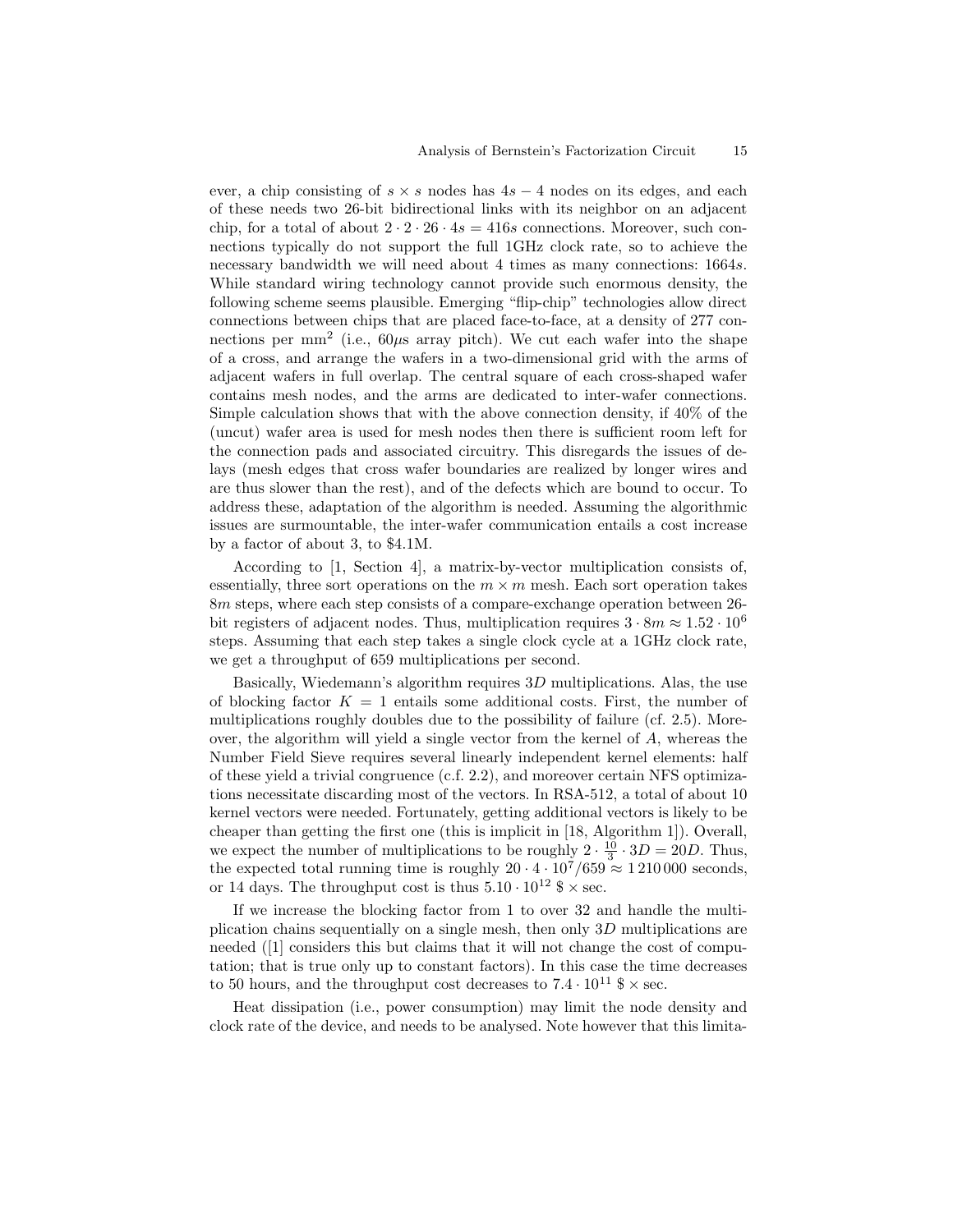tion is technological rather than theoretical, since in principle the mesh sorting algorithm can be efficiently implemented using reversible gates and arbitrarily low heat dissipation.

5.4 A routing-based circuit. The above analysis refers to the mesh circuit described in [1], which relies on the novel use of mesh sorting for matrix-by-vector multiplication. We now present an alternative design, based on mesh routing. This design performs a single routing operation per multiplication, compared to three sorting operations (where even a single sorting operation is slower than routing). The resulting design has a reduced cost, improved fault tolerance and very simple local control. Moreover, its inherent flexibility allows further improvements, as discussed in the next section. The basic design is as follows.

For simplicity assume that each of the D columns of the matrix has weight exactly h (here  $h = 100$ ), and that the nonzero elements of A are uniformly distributed (both assumptions can be easily relaxed). Let  $m = \sqrt{D \cdot h}$ . We divide the  $m \times m$  mesh into D blocks of size  $\sqrt{h} \times \sqrt{h}$ . Let  $S_i$  denote the *i*-th block in row-major order  $(i \in \{1, ..., D\})$ , and let  $t_i$  denote the node in the upper left corner of  $S_i$ . We say that  $t_i$  is the *target of the value i*. Each node holds two  $\log_2 D$ -bit values,  $Q[i]$  and  $R[i]$ . Each target node  $t_i$  also contains a single-bit value  $P[i]$ . For repeated multiplication of A and  $\vec{v}$ , the mesh is initialized as follows: the *i*-th entry of  $\vec{v}$  is loaded into  $P[i]$ , and the row indices of the nonzero elements in column  $i \in \{1, ..., D\}$  of A are stored (in arbitrary order) in the  $Q[\cdot]$  of the nodes in  $S_i$ . Each multiplication is performed thus:

- 1. For all i, broadcast the value of  $P[i]$  from  $t_i$  to the rest of the nodes in  $S_i$ (this can be accomplished in  $2\sqrt{h} - 2$  steps).
- 2. For all i and every node j in  $S_i$ : if  $P[i] = 1$  then  $R[j] \leftarrow Q[j]$ , else  $R[j] \leftarrow$  nil (where nil is some distinguished value outside  $\{1, \ldots, D\}$ ).
- 3.  $P[i] \leftarrow 0$  for all i
- 4. Invoke a mesh-based packet routing algorithm on the  $R[\cdot]$ , such that each non-nil value  $R[j]$  is routed to its target node  $t_{R[j]}$ . Each time a value i arrives at its target  $t_i$ , discard it and flip  $P[i]$ .

After these steps,  $P[\cdot]$  contain the result of the multiplication, and the mesh is ready for the next multiplication. As before, in the inner product computation stage of the Wiedemann algorithm, we need only compute  $\vec{u}A^k\vec{v}$  for some vector  $\vec{u}$ , so we load the *i*-th coordinate of  $\vec{u}$  into node  $t_i$  during initialization, and compute the single-bit result  $\vec{u}A^{k}\vec{v}$  inside the mesh during the next multiplication.

There remains the choice of a routing algorithm. Many candidates exist (see [7] for a survey). To minimize hardware cost, we restrict our attention to algorithms for the "one packet" model, in which at each step every node holds at most one packet (and consequentially each node can send at most one packet and receive at most one packet per step). Note that this rules out most known algorithms, including those for the well-studied "hot-potato" routing model which provides a register for every edge. Since we do binary multiplication, the routing problem has the following unusual property: pairwise packet annihilation is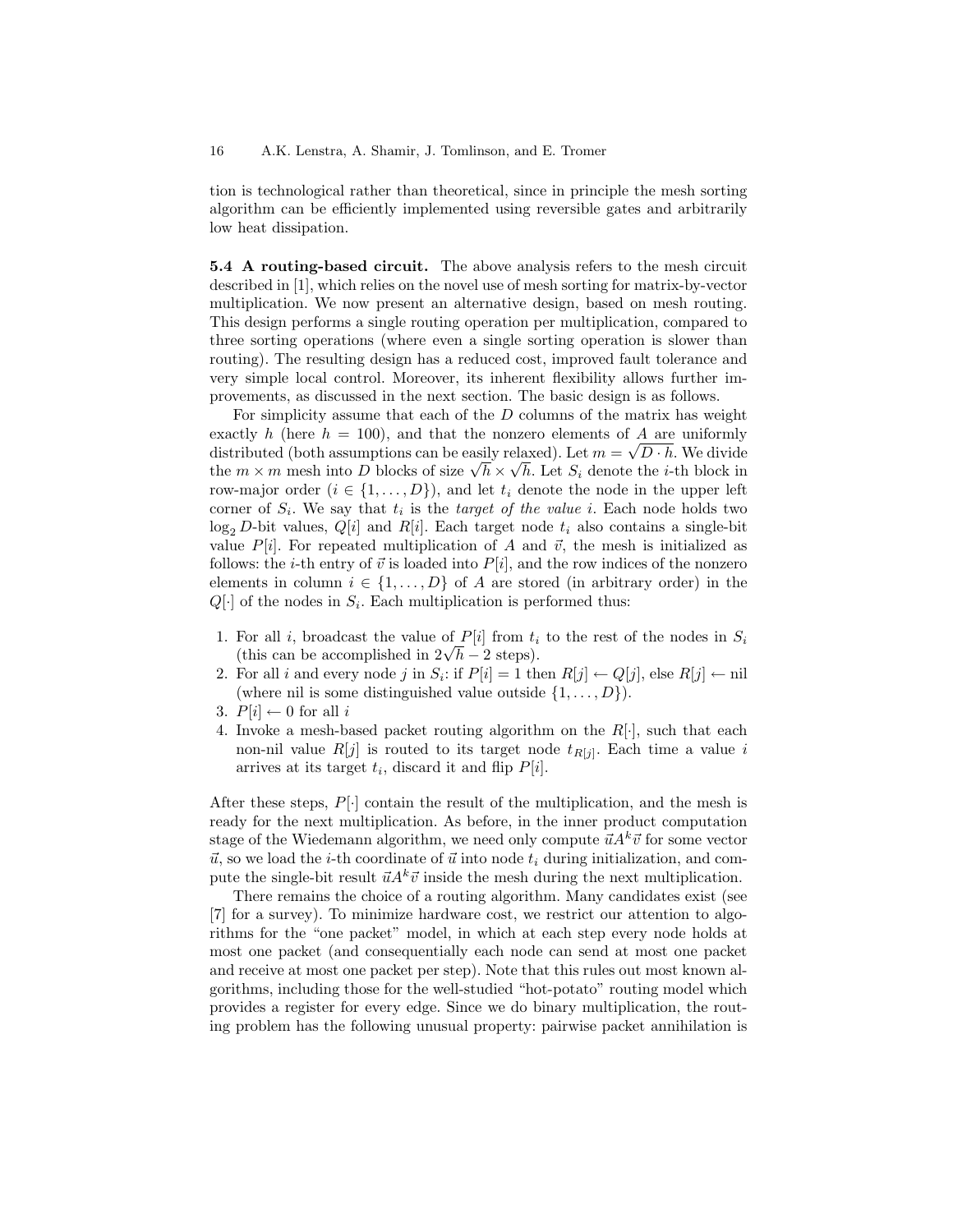allowed. That is, pairs of packets with identical values may be "cancelled out" without affecting the result of the computation. This relaxation can greatly reduce the congestion caused by multiple packets converging to a common destination. Indeed this seems to render commonly-cited lower bounds inapplicable, and we are not aware of any discussion of this variant in the literature. While known routing and sorting algorithms can be adapted to our task, we suggest a new routing algorithm that seems optimal, based on our empirical tests.

The algorithm, which we call *clockwise transposition routing*, has an exceptionally simple control structure which consists of repeating 4 steps. Each step involves compare-exchange operations on pairs of neighboring nodes, such that the exchange is performed iff it reduces the distance-to-target of the non-nil value (out of at most 2) that is farthest from its target along the relevant direction. This boils down to comparison of the target row indices (for vertically adjacent nodes) or target column indices (for horizontally adjacent nodes). For instance, for horizontally adjacent nodes  $i, i+1$  such that  $t_{R[i]}$  resides on column  $c_i$  and  $t_{R[i+1]}$  resides on column  $c_{i+1}$ , an exchange of i and  $i+1$  will be done iff  $c_i > c_{i+1}$ . To this we add annihilation: if  $R[i] = R[i+1]$  then both are replaced by nil.

The first step of clockwise transposition routing consists of compare-exchange between each node residing on an odd row with the node above it (if any). The second step consists of compare-exchange between each node residing on an odd column with the node to its right (if any). The third and fourth steps are similar to the first and second respectively, except that they involve the neighbors in the opposite direction. It is easily seen that each node simply performs compareexchanges with its four neighbors in either clockwise or counterclockwise order.

We do not yet have a theoretical analysis of this algorithm. However, we have simulated it on numerous inputs of sizes up to  $13\,000 \times 13\,000$  with random inputs drawn from a distribution mimicking that of the above mesh, as well as the simple distribution that puts a random value in every node. In all runs (except for very small meshes), we have not observed even a single case where the running time exceeded  $2m$  steps. This is just two steps from the trivial lower bound  $2m - 2$ .

Our algorithm is a generalization of odd-even transposition sort, with a schedule that is identical to the "2D-bubblesort" algorithm of [8] but with different compare-exchange elements. The change from sorting to routing is indeed quite beneficial, as [8] shows that 2D-bubblesort is considerably slower than the observed performance of our clockwise transposition routing. The new algorithm appears to be much faster than the 8m sorting algorithm (due to Schimmler) used in [1], and its local control is very simple compared to the complicated recursive algorithms that achieve the  $3m$ -step lower bound on mesh sorting (cf. [16]).

A physical realization of the mesh will contain many local faults (especially for devices that are wafer-scale or larger, as discussed below). In the routingbased mesh, we can handle local defects by algorithmic means as follows. Each node shall contain 4 additional state bits, indicating whether each of its 4 neighbors is "disabled". These bits are loaded during device initialization, after map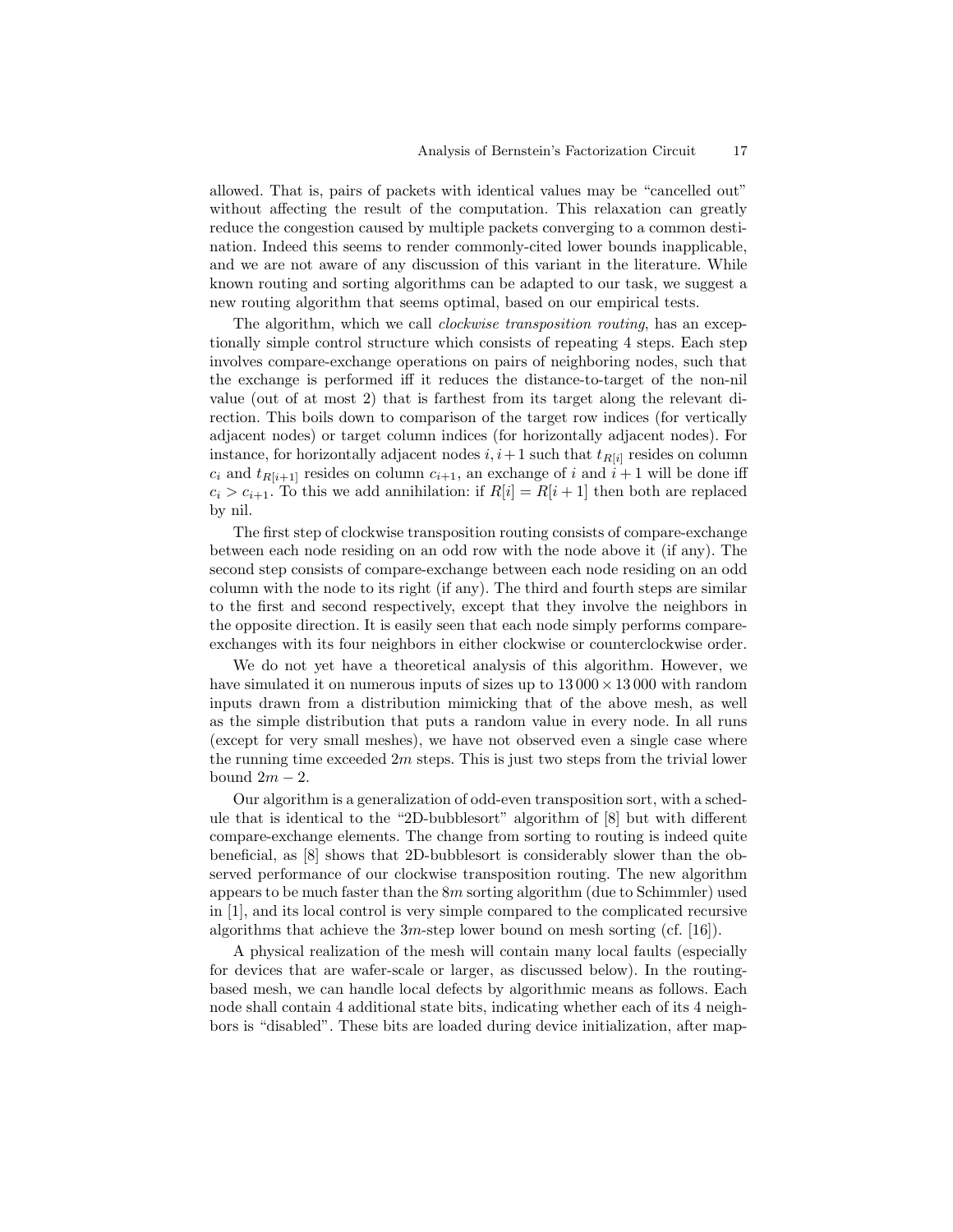ping out the defects. The compare-exchange logic is augmented such that if node i has a "disabled" neighbor in direction  $\Delta$  then i never performs an exchange in that direction, but always performs the exchange in the two directions orthogonal to  $\Delta$ . This allows us to "close off" arbitrary rectangular regions of the mesh, such that values that reach a "closed-off" region from outside are routed along its perimeter. We add a few spare nodes to the mesh, and manipulate the mesh inputs such that the spare effectively replace the nodes of the in closed-off regions. We conjecture that the local disturbance caused by a few small closed-off regions will not have a significant effect on the routing performance.

Going back to the cost evaluation, we see that replacing the sorting-based mesh with a routing-based mesh reduces time by a factor of  $3 \cdot 8/2 = 12$ . Also, note that the Q[·] values are used just once per multiplication, and can thus be stored in slower DRAM cells in the vicinity of the node. DRAM cells are much smaller than edge-triggered flip-flops, since they require only one transistor and one capacitor per bit. Moreover, the regular structure of DRAM banks allows for very dense packing. Using large banks of embedded DRAM (which are shared by many nodes in their vicinity), the amortized chip area per DRAM bit is about 0.7 $\mu$ m<sup>2</sup>. Our Northwood-based estimates lead to 2.38 $\mu$ m<sup>2</sup> per transistor, so we surmise that for our purposes a DRAM bit costs 1/3.4 as much as a logic transistor, or about  $1/27$  as much as a flip-flop. For simplicity, we ignore the circuitry needed to retrieve the values from DRAM — this can be done cheaply by temporarily wiring chains of adjacent  $R[\cdot]$  into shift registers. In terms of circuit size, we effectively eliminate two of the three large registers per node, and some associated logic, so the routing-based mesh is about 3 times cheaper to manufacture. Overall, we gain a reduction of a factor  $3 \cdot 12 = 36$  in the throughput cost.

5.5 An improved routing-based circuit. We now tweak the routing-based circuit design to gain additional cost reductions. Compared to the sorting-based design (cf. 5.3), these will yield a (constant-factor) improvement by several order of magnitudes. While asymptotically insignificant, this suggests a very practical device for the NFS matrix step of 1024-bit moduli. Moreover, it shows that already for 1024-bit moduli, the cost of parallelization can be negligible compared to the cost of the RAM needed to store the input, and thus the speed advantage is gained essentially for free.

The first improvement follows from increasing the density of targets. Let  $\rho$  denote the average number of  $P[\cdot]$  registers per node. In the above scheme,  $\rho = h^{-1} \approx 1/100$ . The total number of  $P[\cdot]$  registers is fixed at D, so if we increase  $\rho$  the number of mesh nodes decreases by  $h\rho$ . However, we no longer have enough mesh nodes to route all the  $hD$  nonzero entries of A simultaneously. We address this by partially serializing the routing process, as follows. Instead of storing one matrix entry  $Q[\cdot]$  per node, we store  $h\rho$  such values per node: for  $\rho \geq 1$ , each node j is "in charge" of a set of  $\rho$  matrix columns  $C_j = \{c_{j,1}, \ldots, c_{j,\rho}\}\$ , in the sense that node j contains the registers  $P[c_{j,1}], \ldots, P[c_{j,\rho}],$  and the nonzero elements of A in columns  $c_{j,1}, \ldots, c_{j,\rho}$ . To carry out a multiplication we perform  $h\rho$  iterations, where each iteration consists of retrieving the next such nonzero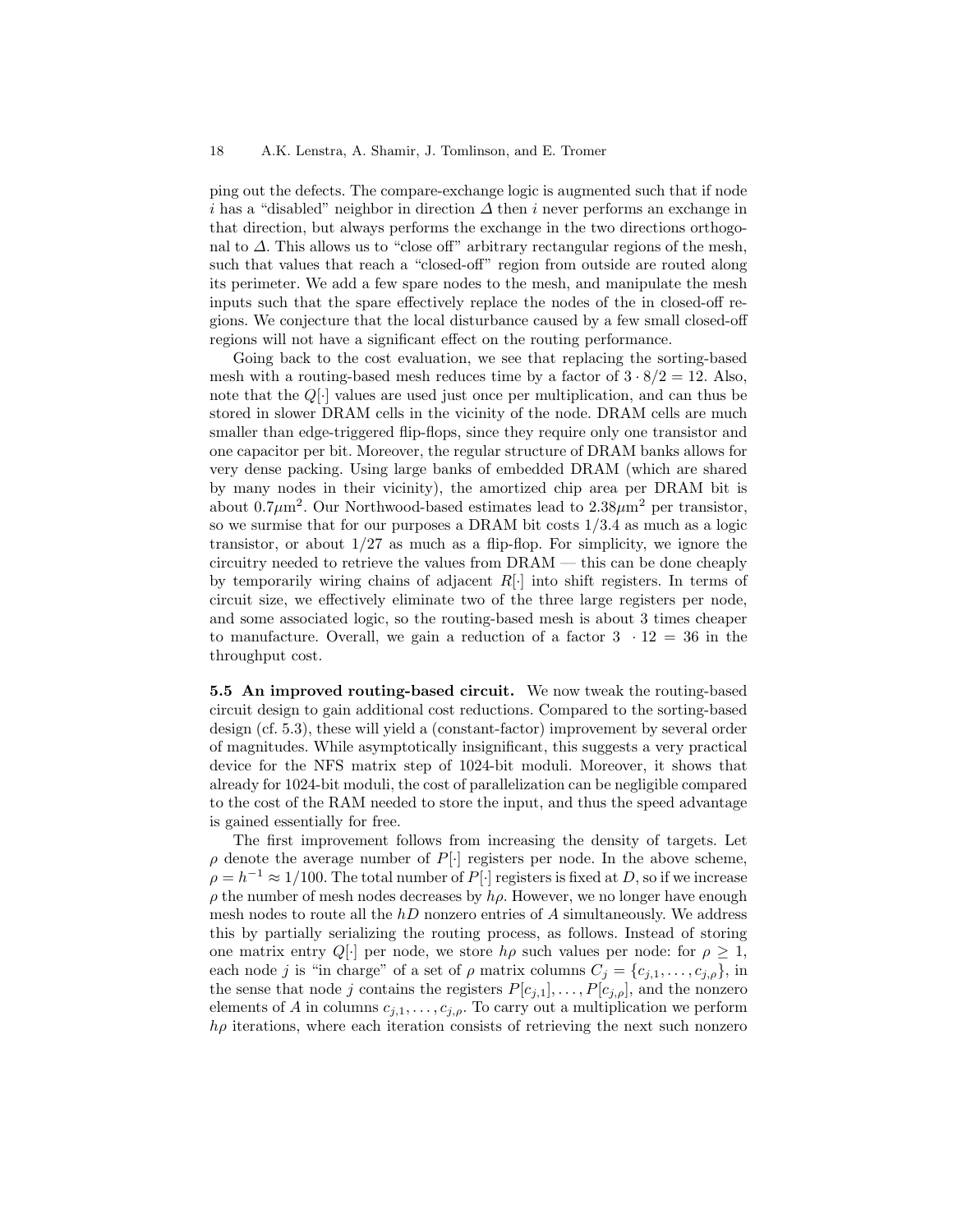element (or skipping it, depending on the result of the previous multiplication) and then performing clockwise transposition routing as before.

The second improvement follows from using block Wiedemann with a blocking factor  $K > 1$  (cf. 2.5). Besides reducing the number of multiplications by a factor of roughly  $\frac{20}{3}$  (cf. 5.3), this produces an opportunity for reducing the cost of multiplication, as follows. Recall that in block Wiedemann, we need to perform K multiplication chains of the form  $A^k \vec{v}_i$ , for  $i = 1, ..., K$  and  $k = 1, ..., 2D/K$ , and later again, for  $k = 1, \ldots, D/K$ . The idea is to perform several chains in parallel on a single mesh, reusing most resources (in particular, the storage taken by  $A$ ). For simplicity, we will consider handling all  $K$  chains on one mesh. In the routing-based circuits described so far, each node emitted at most one message per routing operation — a matrix row index, which implies the address of the target cell. The information content of this message (or its absence) is a single bit. Consider attaching K bits of information to this message:  $log_2(D)$  bits for the row index, and  $K$  bits of "payload", one bit per multiplication chain.

Combining the two generalizations gives the following algorithm, for  $0 < \rho \leq$ 1 and integer  $K \geq 1$ . The case  $0 \leq \rho \leq 1$  requires distributing the entries of each matrix column among several mesh nodes, as in 5.4, but its cost is similar.

Let  ${C_j}_{j \in \{1,...,D/\rho\}}$  be a partition of  $\{1,...,D\}$ ,  $C_j = {c : (j-1)\rho \leq c-1}$  $j\rho$ . Each node  $j \in \{1, ..., D/\rho\}$  contains single-bit registers  $P_i[c]$  and  $P'_i[c]$  for all  $i = 1, ..., K$  and  $c \in C_j$ , and a register  $R_j$  of size  $log_2(D) + K$ . Node j also contains a list  $Q_j = \{(r, c) | A_{r,c} = 1, c \in C_j\}$  of the nonzero matrix entries in the columns  $C_j$  of A, and an index  $I_j$  into  $C_j$ . Initially, load the vectors  $\vec{v}_i$  into the  $P_i[\cdot]$  registers. Each multiplication is then performed thus:

- 1. For all i and c,  $P'_i[c] \leftarrow 0$ . For all  $j, I_j \leftarrow 1$ .
- 2. Repeat  $h\rho$  times:
	- (a) For all  $j: (r, c) \leftarrow Q_j[I_j], I_j \leftarrow I_j + 1, R[j] \leftarrow \langle r, P_1[c], \ldots, P_K[c] \rangle$ .
	- (b) Invoke the clockwise transposition routing algorithm on the  $R[\cdot]$ , such that each value  $R[j] = \langle r, \ldots \rangle$  is routed to the node  $t_j$  for which  $r \in C_j$ . During routing, whenever a node j receives a message  $\langle r, p_1, \ldots, p_K \rangle$ such that  $r \in C_j$ , it sets  $P'_i[r] \leftarrow P'_i[r] \oplus p_i$  for  $i = 1, ..., K$  and discards the message. Moreover, whenever packets  $\langle r, p_1, \ldots, p_K \rangle$  and  $\langle r, \, p'_1, \ldots, p'_K \rangle$  in adjacent nodes are compared, they are combined: one is annihilated and the other is replaced by  $\langle r, p_1 \oplus p'_1, \ldots, p_K \oplus p'_K \rangle$ .

After these steps,  $P_i[\cdot]$  contain the bits of  $A^k\vec{v}_i$  and the mesh is ready for the next multiplication. We need to compute and output the inner products  $\vec{u}_i (A^k \vec{v}_i)$ for some vectors  $\vec{u}_1, \ldots, \vec{u}_K$ , and this computation should be completed before the next multiplication is done. In general, this seems to require  $\Theta(K^2)$  additional wires between neighboring mesh nodes and additional registers. However, usually the  $\vec{u}_j$  are chosen to have weight 1 or 2, so the cost of computing these inner products can be kept very low. Also, note that the number of routed messages is now doubled, because previously only half the nodes sent non-nil messages. However, empirically it appears that the clockwise transposition routing algorithm handles the full load without any slowdown.

<sup>3.</sup>  $P_i[c] \leftarrow P'_i[c]$  for all *i* and *c*.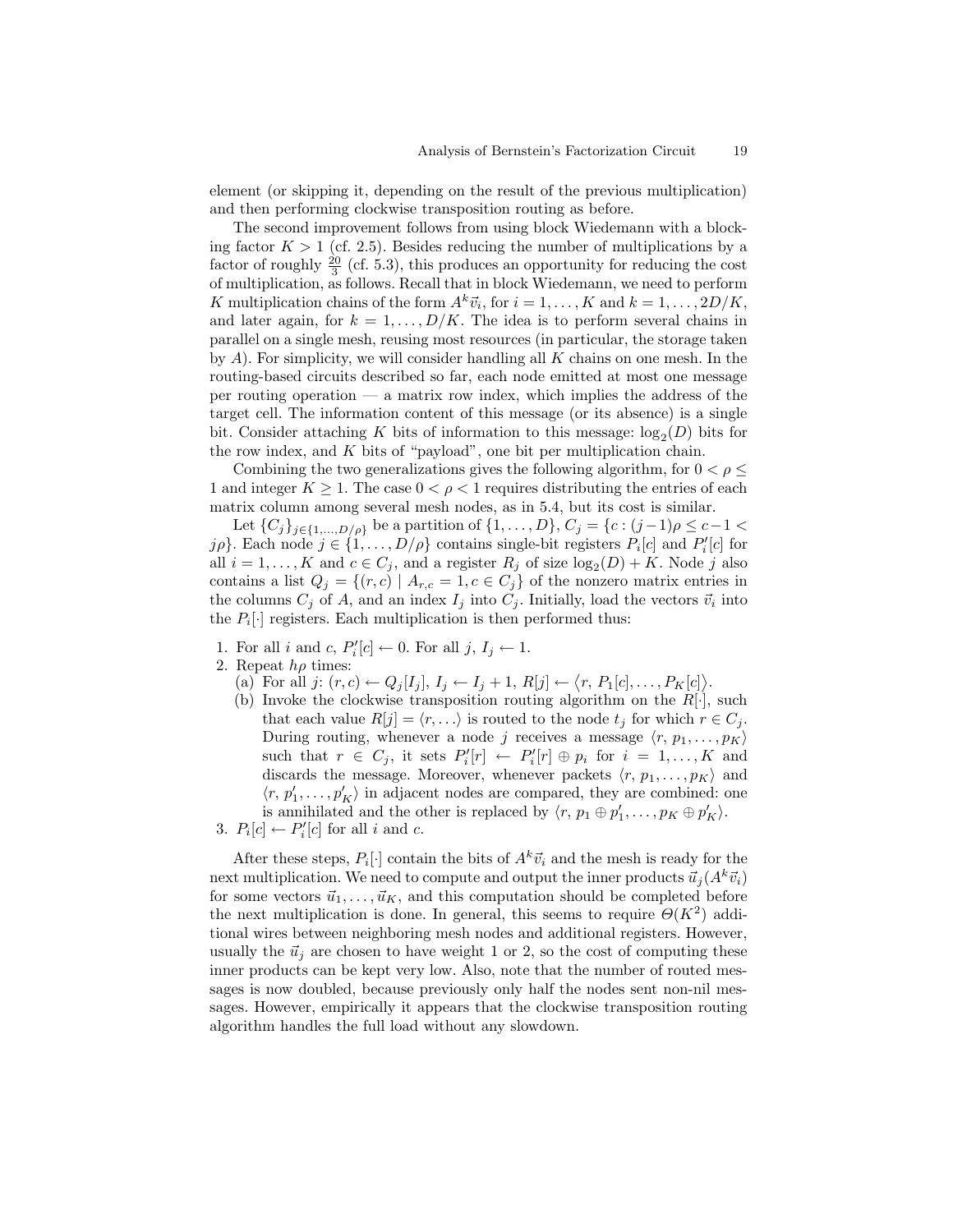#### 20 A.K. Lenstra, A. Shamir, J. Tomlinson, and E. Tromer

It remains to determine the optimal values of  $K$  and  $\rho$ . This involves implementation details and technological quirks, and obtaining precise figures appears rather hard. We thus derive expressions for the various cost measures, based on parameters which can characterize a wide range of implementations. We then substitute values that reasonably represent today's technology, and optimize for these. The parameters are as follows:

- Let  $\mathcal{A}_t$ ,  $\mathcal{A}_f$  and  $\mathcal{A}_d$  be the average wafer area occupied by a logic transistor, an edge-triggered flip-flop and a DRAM bit, respectively (including the related wires).
- Let  $\mathcal{A}_w$  be the area of a wafer.
- Let  $\mathcal{A}_p$  be the wafer area occupied by an inter-wafer connection pad (cf. 5.3).
- Let  $\mathcal{C}_w$  be the construction cost of a single wafer (in large quantities).
- Let  $\mathcal{C}_d$  be the cost of a DRAM bit that is stored off the wafers (this is relevant only to the FPGA design of Appendix A).
- Let  $\mathcal{T}_d$  be the reciprocal of the memory DRAM access bandwidth of a single wafer (relevant only to FPGA).
- Let  $\mathcal{T}_l$  be the time it takes for signals to propagate through a length of circuitry (averaged over logic, wires, etc.).
- Let  $\mathcal{T}_p$  be the time it takes to transmit one bit through a wafer I/O pad.

We consider three implementation approaches: custom-produced "logic" wafers (as used in 5.3, with which we maintain consistency), custom-produced "DRAM" wafers (which reduce the size of DRAM cells at the expense of size and speed of logic transistors) and an FPGA-based design using off-the-shelf parts (cf. Appendix A). Rough estimates of the respective parameters are given in Table 2.

|                            | $Custom1$ (" $logic$ ")                                                                              | Custom2 $("DRAM")$                        | <b>FPGA</b>              |
|----------------------------|------------------------------------------------------------------------------------------------------|-------------------------------------------|--------------------------|
| $\mathcal{A}_t$            | 2.38 $\mu$ m <sup>2</sup>                                                                            | 2.80 $\mu$ m <sup>2</sup>                 | 0.05                     |
| $\mathcal{A}_f$            | 19.00 $\mu$ m <sup>2</sup>                                                                           | 22.40 $\mu$ m <sup>2</sup>                | 1.00                     |
| $\overline{\mathcal{A}_d}$ | $0.70 \ \mu m^2$                                                                                     | $0.20 \mu m^2$                            |                          |
| $\mathcal{A}_p$            | $4000 \ \mu m^2 \times \text{sec}$                                                                   | $4000 \ \mu m^2 \times \text{sec}$        |                          |
| $\overline{\mathcal{A}_w}$ | $6.36 \cdot 10^{10} \mu m^2$                                                                         | $6.36 \cdot 10^{10}$ $\mu$ m <sup>2</sup> | 25 660                   |
| $\mathcal{C}_w$            | \$5,000                                                                                              | \$5,000                                   | \$150                    |
| $\mathcal{C}_d$            |                                                                                                      |                                           | $\$4 \cdot 10^{-8}$      |
| $\mathcal{T}_d$            |                                                                                                      |                                           | $1.1 \cdot 10^{-11}$ sec |
|                            | $\frac{T_p}{T_l}$ $\frac{4 \cdot 10^{-9} \text{ sec}}{1.46 \cdot 10^{-11} \text{ sec}/\mu \text{m}}$ | $4 \cdot 10^{-9}$ sec                     | $2.5 \cdot 10^{-9}$ sec  |
|                            |                                                                                                      | $1.80 \cdot 10^{-11}$ sec/ $\mu$ m        | $1.43 \cdot 10^{-9}$ sec |

Table 2. Implementation hardware parameters

∅ marks values that are inapplicable, and taken to be zero.

The cost of the matrix step is derived with some additional approximations:

- The number of mesh nodes is  $D/\rho$ .
- The values in  $Q_i[\cdot]$  (i.e., the nonzero entries of A) can be stored in DRAM banks in the vicinity of the nodes, where (with an efficient representation) they occupy  $h\rho \log_2(D) \mathcal{A}_d$  per node.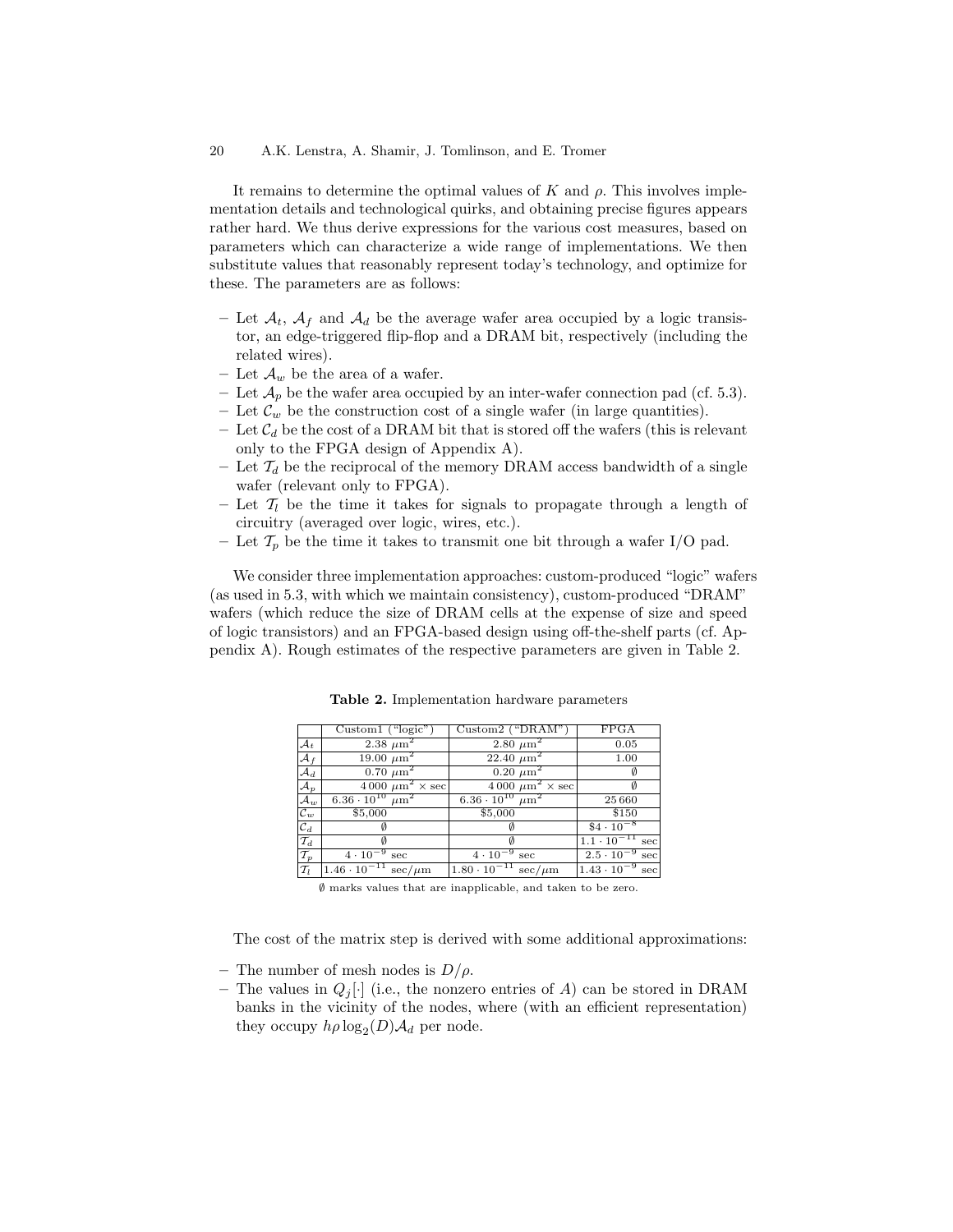- The  $P_i[c]$  registers can be moved to DRAM banks, where they occupy  $\rho K A_d$ per node.
- The  $P'_j[c]$  registers can also be moved to DRAM. However, to update the DRAM when a message is received we need additional storage. Throughout the  $D/\rho$  steps of a routing operation, each node gets 1 message on average (or less, due to annihilation). Thus  $\log_2(\rho) + K$  latch bits per node would suffice (if they are still in use when another message arrives, it can be forwarded to another node and handled when it arrives again). This occupies  $\rho K \mathcal{A}_f$  per node when  $\rho < 2$ , and  $\rho K \mathcal{A}_d + 2(\log_2(\rho) + K) \mathcal{A}_f$  per node when  $\rho \geq 2$ .
- The bitwise logic related to the  $P_i[c]$  registers, the  $P'_i[c]$  and the last K bits of the  $R[j]$  registers together occupy  $20 \cdot \min(\rho, 2) K \mathcal{A}_t$  per node.
- The  $R[j]$  registers occupy  $(\log_2(D) + K)\mathcal{A}_f$  per node
- The rest of the mesh circuitry (clock distribution, DRAM access, clockwise transposition routing,  $I/O$  handling, inner products, etc.) occupies  $(200 +$  $30\log_2(D))\mathcal{A}_t$  per node.
- Let  $\mathcal{A}_n$  be total area of a mesh node, obtained by summing the above (we get different formulas for  $\rho < 2$  vs.  $\rho \geq 2$ ).
- Let  $\mathcal{A}_m = A_n D/\rho$  be the total area of the mesh nodes (excluding inter-wafer connections).
- Let  $\mathcal{N}_w$  be the number of wafers required to implement the matrix step, and let  $\mathcal{N}_p$  be the number of inter-wafer connection pads per wafer. For single-wafer designs,  $\mathcal{N}_w = 1/\lfloor \mathcal{A}_w/\mathcal{A}_m \rfloor$  and  $\mathcal{N}_p = 0$ . For multiple-wafer designs, these values are derived from equations for wafer area and bandwidth:  $\mathcal{N}_w \mathcal{A}_w = \mathcal{A}_m + \mathcal{N}_w \mathcal{N}_p \mathcal{A}_p, \ \mathcal{N}_p = 4 \cdot 2 \cdot \sqrt{D/(\rho \mathcal{N}_w)} \cdot (\log_2 D + K) \cdot \mathcal{T}_p / (\sqrt{\mathcal{A}_n} \mathcal{T}_l).$
- Let  $\mathcal{N}_d$  be total number of DRAM bits (obtained by evaluating  $\mathcal{A}_m$  for  $\mathcal{A}_f = \mathcal{A}_t = 0, \mathcal{A}_d = 1$ .
- Let  $\mathcal{N}_a$  be the number of DRAM bit accesses (reads+writes) performed throughout the matrix step. We get:  $\mathcal{N}_a = 3D(2hDK + Dh \log_2(D))$ , where the first term due to the the  $P'_{i}[c]$  updates and the second term accounts for reading the matrix entries.
- Let  $\mathcal{C}_s = \mathcal{N}_w \mathcal{C}_w + \mathcal{N}_d \mathcal{C}_d$  be the total construction cost for the matrix step.
- The full block Wiedemann algorithm consists of  $3D/K$  matrix-by-vector multiplications, each of which consists of  $h\rho$  routing operations, each of which consists of  $2\sqrt{D/\rho}$  clocks. Each clock cycle takes  $T_l\sqrt{A_n}$ .
	- Let  $\mathcal{T}_s$  be the time taken by the full block Wiedemann algorithm. We get:  $\mathcal{T}_s = 6D^{3/2}hT_l\sqrt{\rho A_n}/K + \mathcal{N}_aT_d/\mathcal{N}_w.$

Table 3 lists the cost of the improved routing-based circuit for several choices of  $\rho$  and K, according to the above. It also lists the cost of the sorting-based circuits (cf. 5.3) and the PC implementation of Appendix B. The lines marked by "(opt)" give the parameter choice that minimize the throughput cost for each type of hardware.

The second line describes a routing-based design whose throughput cost is roughly 45 000 times lower than that of the original sorting-based circuit (or 6 700 times lower than sorting with  $K \gg 1$ ). Notably, this is a single-wafer device, which completely solves the technological problem of connecting multiple wafers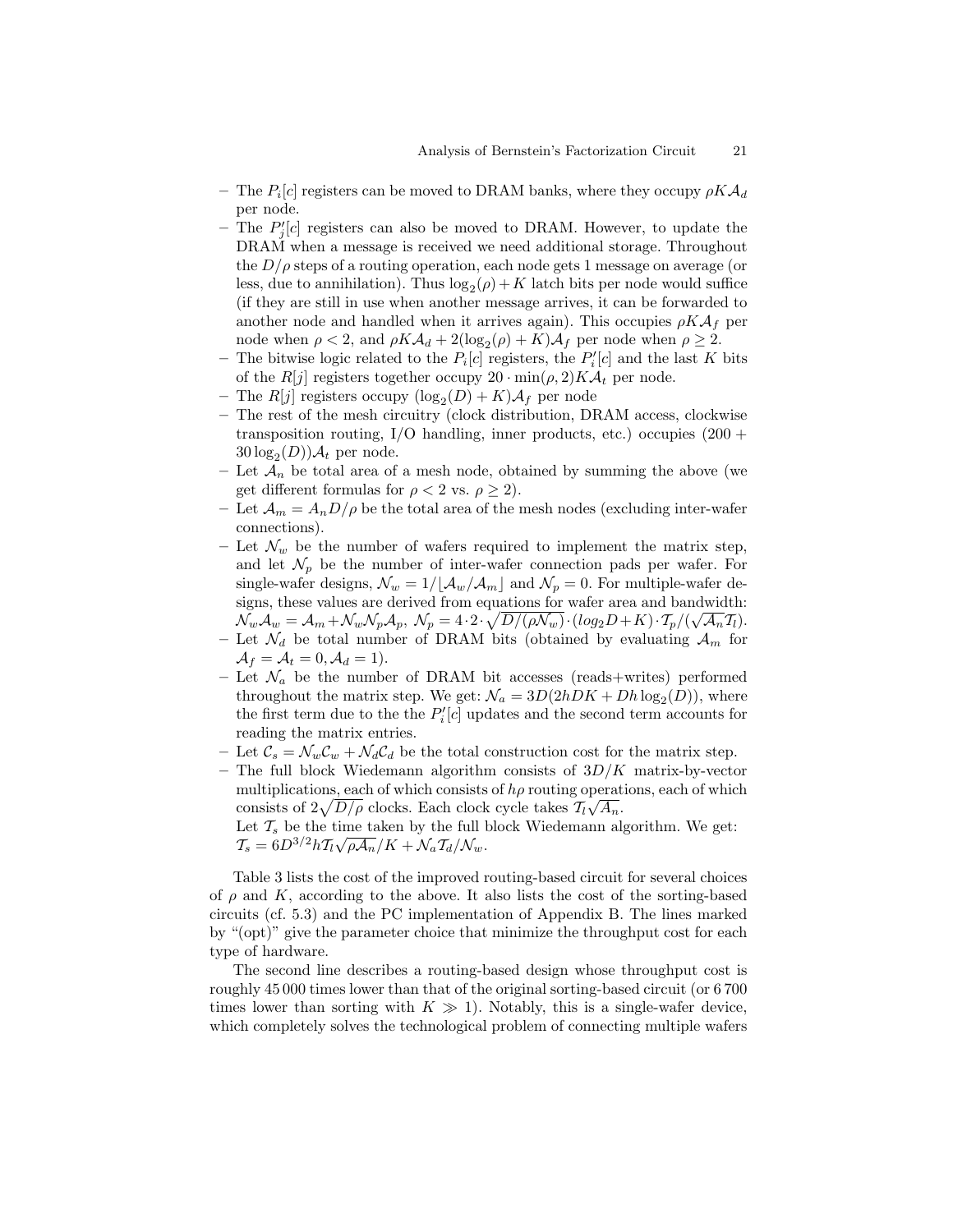with millions of parallel wires, as necessary in the original design of [1]. The third line shows that significant parallelism can be gained essentially for free: here, 88% of the wafer area is occupied simply by the DRAM banks needed to store the input matrix, so further reduction in construction cost seems impossible.

| Algorithm Impleme- |             | $\rho$  | к          | Wafers/         | Construction Run time |                                      | Throughput                          |
|--------------------|-------------|---------|------------|-----------------|-----------------------|--------------------------------------|-------------------------------------|
|                    | ntation     |         |            | $\langle$ hips/ | cost                  |                                      | cost                                |
|                    |             |         |            | PCs             | $\mathcal{C}_{s}$     | $\mathcal{T}_s$ (sec)                | $C_sT_s$ (\$ $\times$ sec)          |
| Routing            | Custom1     | 0.51    | 107        | 19              | \$94,600              | $(24 \text{ min})$<br>1440           | $1.36 \cdot 10^8$<br>$_{\rm (opt)}$ |
| Routing            | Custom2     | 42.10   | 208        |                 | \$5,000               | 21 900 (6.1 hours)                   | $1.10 \cdot 10^8$<br>$_{\rm (opt)}$ |
| Routing            | Custom2     | 216.16  | 42         | 0.37            | \$2,500               | $(4 \text{ days})$<br>341 000        | $8.53 \cdot 10^8$                   |
| Routing            | Custom1     | 0.11    | 532        | 288             | \$1,440,000           | $180(3 \text{ min})$                 | $2.60 \cdot 10^8$                   |
| Routing            | <b>FPGA</b> | 5473.24 | 25         | 64              | \$13,800              | 15 900 000<br>$(184 \text{ days})$   | $2.20 \cdot 10^{11}$ (opt)          |
| Routing            | <b>FPGA</b> | 243.35  | 60         | 2500            | \$380,000             | 1420000<br>$(17 \text{ days})$       | $5.40 \cdot 10^{11}$                |
| Sorting            | Custom1     |         |            | 273             | \$4,100,000           | 1 210 000 (14 days)                  | $4.96 \cdot 10^{12}$                |
| Sorting            | Custom1     |         | 1<br>$\gg$ | 273             | \$4,100,000           | $(50 \text{ hours})$<br>182 000      | $7.44 \cdot 10^{11}$                |
| Serial             | PCs         |         | 32         |                 |                       | $$4,460$ 125 000 000 (4 years)       | $5.59 \cdot 10^{11}$                |
| Tree               | PCs         |         | 32         | 66              | \$24,000              | 2 2 9 0 0 0 0<br>$(27 \text{ days})$ | $5.52 \cdot 10^{10}$                |

Table 3. Cost of the matrix step for the "small" matrix

5.6 An improved circuit for the "large" matrix. The large matrix resulting from ordinary relation collection contains 250 times more columns:  $D \approx 10^{10}$ . We assume that the average column density remains  $h = 100$ . It is no longer possible to fit the device on a single wafer, so the feasibility of the mesh design now depends critically on the ability to make high bandwidth inter-wafer connections (cf. 5.3).

Using the formulas given in the previous section, we obtain the costs in Table 4 for the custom and FPGA implementations, for various parameter choices. The third line shows that here too, significant parallelism can be attained at very little cost (88% of the wafer area is occupied by DRAM storing the input). As can be seen, the improved mesh is quite feasible also for the large matrix, and its cost is a small fraction of the cost of the alternatives, and of relation collection.

 $\text{Algorithm}$  Impleme-  $\rho$  K Wafers/ Construction Run time Throughput ntation chips/ cost cost cost PCs  $\mathcal{C}_s$   $\qquad \qquad \mathcal{T}_s$  (sec)  $\qquad \qquad \mathcal{C}_s\mathcal{T}_s$  (\$  $\times$  sec Routing Custom1 0.51 136 6 030 \$30.1M 5.04  $\cdot$  10<sup>6</sup> (58 days)<br>Routing Custom2 4112 306 391 \$2.0M 6.87  $\cdot$  10<sup>7</sup> (2.2 years  $\frac{1.52 \cdot 10^{14} (opt)}{}$ Custom2 4112 306 391  $$2.0M$ 6.87 \cdot 10^7 (2.2 \text{ years})$  $1.34 \cdot 10^{14}$ (opt) Routing  $\begin{bmatrix} \text{Custom2} & 261.60 & 52 & 120 \end{bmatrix}$  \$0.6M 1.49 · 10<sup>9</sup>  $(47 \text{ years})$  8.95 $\cdot 10^{14}$ Routing Custom1 0.11 663 9000 \$500.0M 6.40  $\cdot 10^5$  (7.4 days)  $2.88 \cdot 10^{14}$ Routing FPGA 17757.70 99 13567 \$3.5M 3.44  $\cdot 10^{10}$  (1088 years) 1.19 $\cdot 10^{17}$  (opt)<br>Routing FPGA 144 41 471 6.6  $\cdot 10^{6}$  \$1000.0M 1.14  $\cdot 10^{9}$  (36 years) 1.13 $\cdot 10^{18}$ Routing FPGA 144 .41  $471\,6.6 \cdot 10^{6}$  $$1000.0M$  1.14 · 10<sup>9</sup> (36 years) 1.13 · 10<sup>18</sup> Serial PCs 32 1 \$1.3M 270 000 years  $1.16 \cdot 10^{11}$ <br>Tree PCs 3484 813 \$153.0M 3.17 · 10<sup>8</sup> (10 years) 4.84 ·10<sup>1</sup> Tree PCs 3484 813 \$153.0M 3.17 · 10<sup>8</sup> (10 years) 4.84 · 10<sup>16</sup>

Table 4. Cost of the matrix step for the "large" matrix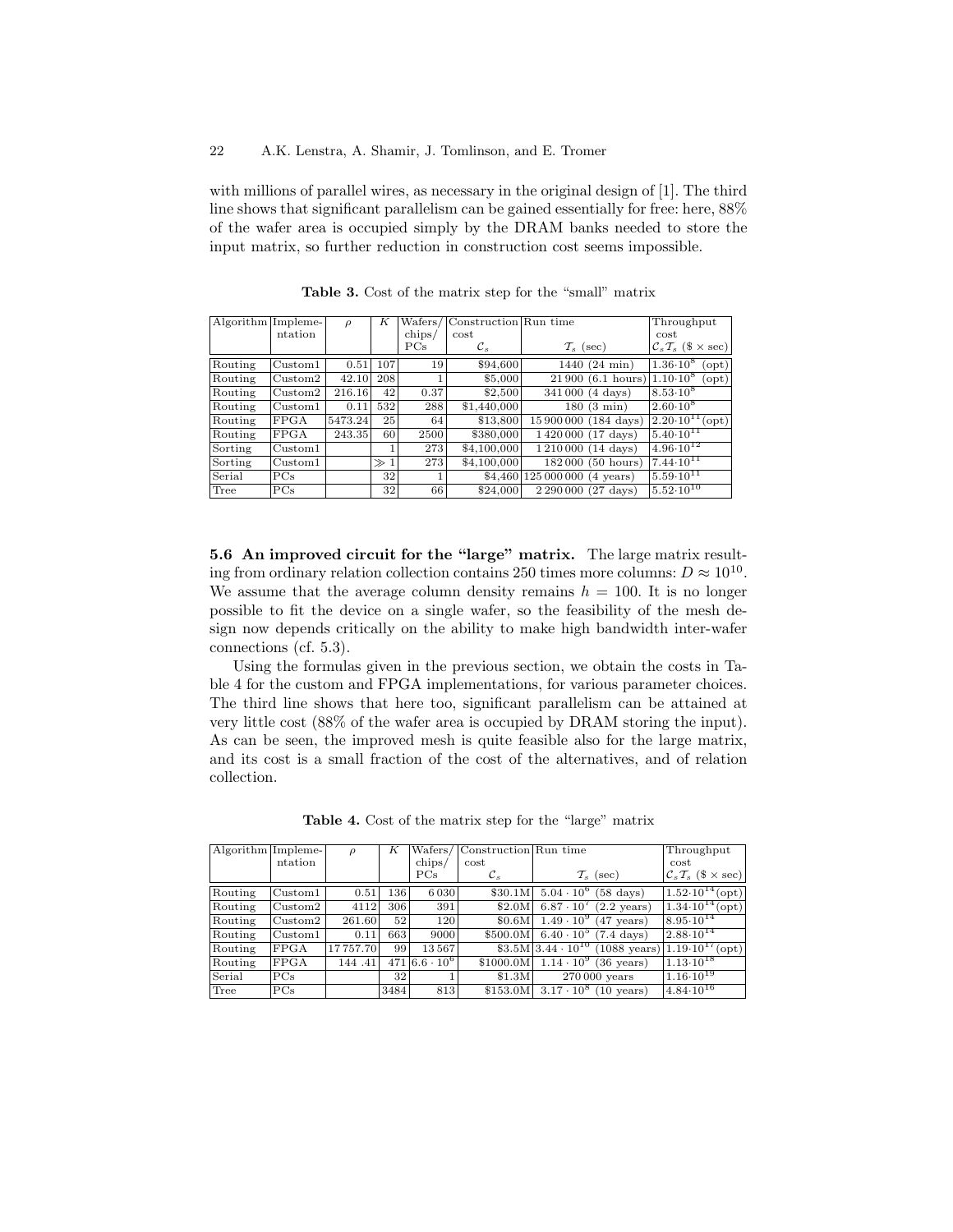5.7 Summary of hardware findings. The improved design of 5.5 and 5.6, when implemented using custom hardware, appears feasible for both matrix sizes. Moreover, it is very attractive when compared to the traditional serial implementations (though appropriate parallelization techniques partially close this gap; see Appendix B). However, these conclusions are based on numerous assumptions, some quite optimistic. Much more research, and possibly actual relation collection experiments, would have to be carried out to get a clearer grasp of the actual cost (time and money) of both the relation collection and matrix steps for 1024-bit moduli.

In light of the above, one may try to improve the overall performance of NFS by re-balancing the relation collection step and the matrix step, i.e., by increasing the smoothness bounds (the opposite of the approach sketched in Remark 3.7). For ordinary NFS, asymptotically this is impossible since the parameters used for ordinary relation collection (i.e., the "large" matrix) already minimize the cost of relation collection (cf. 2.6). For improved NFS that is applied to a single factorization (cf. 2.7), if we disregard the cost of the matrix step and optimize just for relation collection then we can expect a cost reduction of about  $L_{2^{1024}}[1/3, 1.9018836 \cdots]/L_{2^{1024}}[1/3, 1.8689328 \cdots] \approx 2.8.$ 

If many integers in a large range must be factored — a reasonable assumption given our interpretation of the throughput cost (cf.  $3.2$ ) — a much faster method exists (cf. [4]). It remains to be studied whether these asymptotic properties indeed hold for 1024-bit moduli and what are the practical implications of the methods from [4].

#### 6 Conclusion

We conclude that methods to evaluate the security of RSA moduli that are based on the traditional operation count are not affected by the circuits proposed in [1]. Although the traditional estimates underestimate the difficulty of factoring, [1] provides yet another reason — other than the mostly historical reasons used so far — not to rely too much on supposedly more accurate cost-based estimates for the NFS.

We have shown that the suggestion made in  $[1]$  that the number of digits of factorable numbers has grown by a factor of 3, is based on an argument that may not be to everyone's taste. An alternative interpretation leads to a factor 1.17, under the cost function defined in [1]. The most traditional cost function, however, even leads to a factor 0.92.

Finally, we have presented an improved design for a mesh-based implementation of the linear algebra stage of the NFS. For an optimistically estimated 1024-bit factorization, our analysis suggests that a linear dependency between the columns of the sparse matrix can be found within a few hours by a device that costs about \$5,000. At the very least, this is an additional argument not to rely on the alleged difficulty of the matrix step when evaluating the difficulty of factoring. As mentioned in [1] there are many other possibilities to be explored. Further study — and unbiased interpretation of the results — should eventually enable the cryptographic research and users communities to assess the true impact of [1] and the method proposed in 5.5.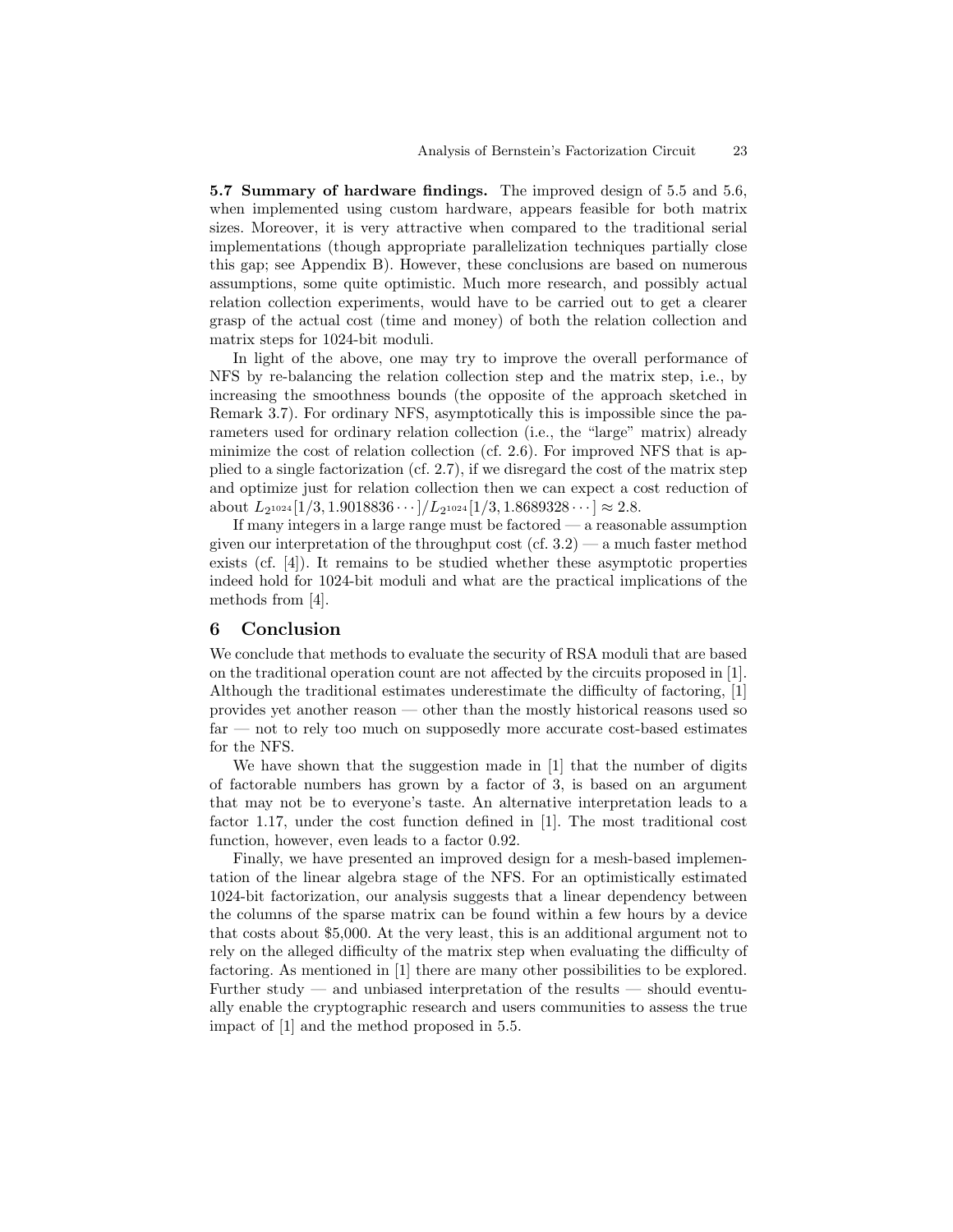Acknowledgments. We thank Daniel J. Bernstein for his constructive criticism [2]; we believe that these concerns are addressed by the present paper. We thank Martijn Stam for his assistance with the formulas in 2.7, Scott Contini for his careful reading and his insightful comments, and Yuliang Zheng for his kind cooperation. The first author thanks John Markoff for bringing [1] to his attention. The third author worked at Citibank when the first version of this paper was written.

# References

- 1. D.J. Bernstein, Circuits for integer factorization: a proposal, manuscript, November 2001; available at cr.yp.to/papers.html#nfscircuit
- 2. D.J. Bernstein, Circuits for integer factorization, web page, July 2002; http:// cr.yp.to/nfscircuit.html
- 3. S. Cavallar, B. Dodson, A.K. Lenstra, W. Lioen, P.L. Montgomery, B. Murphy, H.J.J. te Riele, et al., Factorization of a 512-bit RSA modulus, Proceedings Eurocrypt 2000, LNCS 1807, Springer-Verlag 2000, 1-17
- 4. D. Coppersmith, Modifications to the number field sieve, Journal of Cryptology 6 (1993) 169-180
- 5. D. Coppersmith, Solving homogeneous linear equations over GF(2) via block Wiedemann algorithm, Math. Comp. bf 62 (1994) 333-350
- 6. B. Dixon, A.K. Lenstra, Factoring integers using SIMD sieves, Proceedings Eurocrypt 1993, LNCS 765, Springer-Verlag 1994, 28-39
- 7. M. D. Grammatikakis, D. F. Hsu, M. Kraetzl, J. F. Sibeyn, Packet routing in fixedconnection networks: a survey, Journal of Parallel and Distributed Computing, 54(2):77-132, Nov. 1998
- 8. D. Ierardi, 2d-Bubblesorting in average time  $O(N \lg N)$ , Proceedings 6th ACM symposium on Parallel algorithms and architectures, 1994
- 9. A.K. Lenstra, Unbelievable security; matching AES security using public key systems, Proceedings Asiacrypt 2001, LNCS 2248, Springer-Verlag 2001, 67–86
- 10. A.K. Lenstra, H.W. Lenstra, Jr., Algorithms in number theory, chapter 12 in Handbook of theoretical computer science, Volume A, algorithms and complexity (J. van Leeuwen, ed.), Elsevier, Amsterdam (1990)
- 11. A.K. Lenstra, H.W. Lenstra, Jr., (eds.), The development of the number field sieve, Lecture Notes in Math. 1554, Springer-Verlag 1993
- 12. A.K. Lenstra, E.R. Verheul, Selecting cryptographic key sizes, J. of Cryptology, 14 (2001) 255–293; available at www.cryptosavvy.com
- 13. P.L. Montgomery, A block Lanczos algorithm for finding dependencies over  $GF(2)$ , Proceedings Eurocrypt'95, LNCS 925, Springer-Verlag 1995, 106–120
- 14. NIST, Key management guideline workshop document, Draft, October 2001; available at csrc.nist.gov/encryption/kms
- 15. R.D. Silverman, A cost-based security analysis of symmetric and asymmetric key lengths, Bulletin 13, RSA laboratories, 2000;

available at www.rsasecurity.com/rsalabs/bulletins/index.html

- 16. C.P. Schnorr, A. Shamir, An Optimal Sorting Algorithm for Mesh Connected Computers, Proceedings 16th ACM Symposium on Theory of Computing, 255–263, 1986
- 17. G. Villard, Further analysis of Coppersmith's block Wiedemann algorithm for the solution of sparse linear systems (extended abstract), Proceedings 1997 International Symposium on Symbolic and Algebraic Computation, ACM Press, 32–39, 1997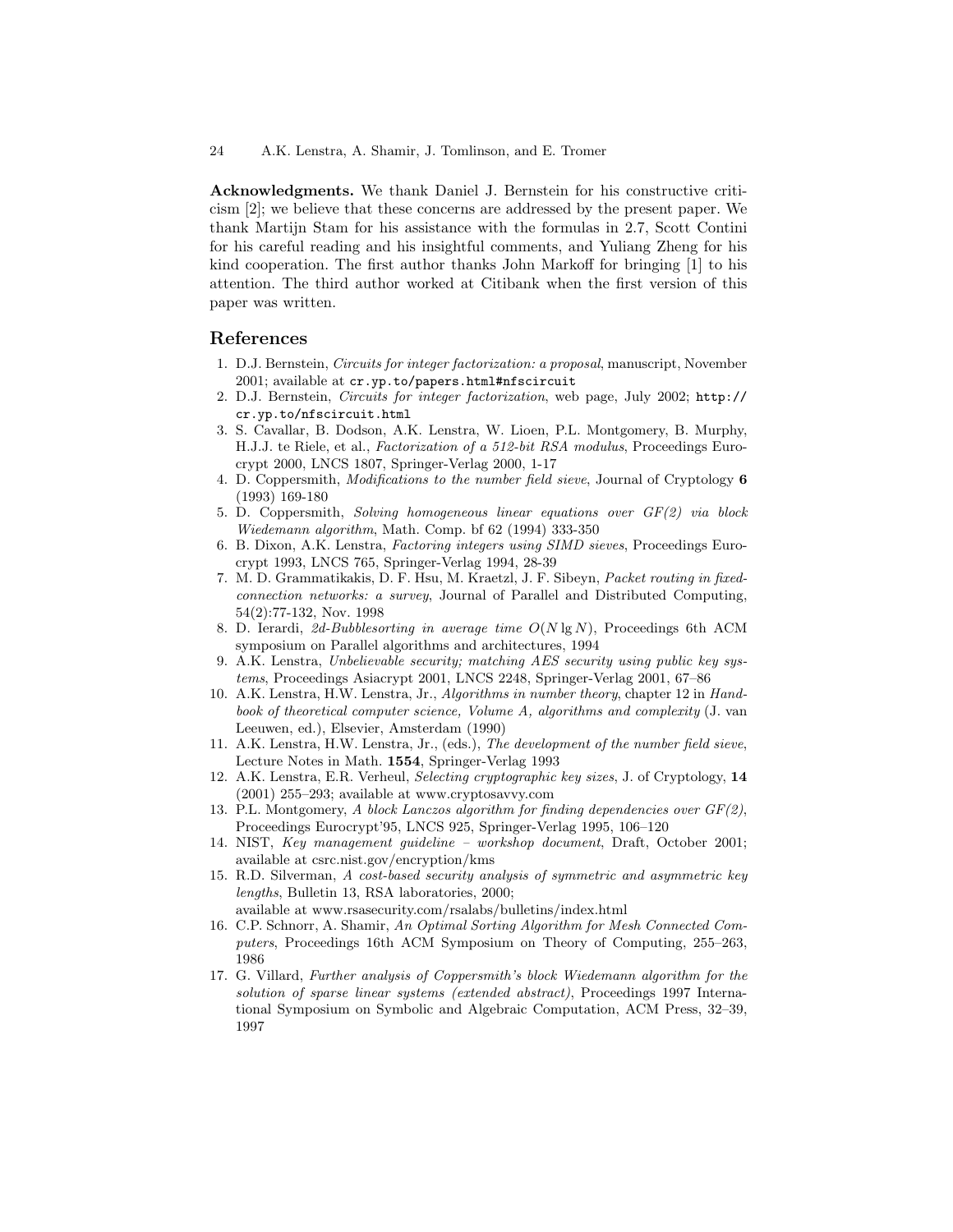- 18. D. Wiedemann, Solving sparse linear equations over finite fields, IEEE Transactions on Information Theory, IT-32 (1986), 54–62
- 19. M.J. Wiener, The full cost of cryptanalytic attacks, accepted for publication in J. of Cryptology

## A Using off-the-shelf hardware for the circuit approach

In subsections 5.3–5.5 we were concerned primarily with custom-produced hardware, in accordance with the focus on throughput cost. In practice, however, we are often concerned about solving a small number of factorization problems. In this case, it may be preferable to use off-the-shelf components (especially if they can be dismantled and reused, or if discreteness is desired).

Tables 2–4 in Section 5.5 contain the parameters and cost estimates for offthe-shelf hardware, using the following scheme. FPGA chips are connected in a two-dimensional grid, where each chip holds a block of mesh nodes. The FPGA we consider is the Altera Stratix EP1S25F1020C7, which is expected to cost about \$150 in large quantities in mid-2003. It contains 2Mbit of DRAM and 25 660 "logic elements" that consist each of a single-bit register and some configurable logic. Since on-chip DRAM is scant, we connect each FPGA to several DRAM chips. The FPGA has 706 I/O pins that can provide about 70Gbit/sec of bandwidth to the DRAM chips (we can fully utilize this bandwidth by "swapping" large continuous chunks into the on-FPGA DRAM; the algorithm allows efficient scheduling). These  $I/O$  pins can also be used for communicating with neighbouring FPGAs at an aggregate bandwidth of 280Gbit/sec.

The parameters given in Table 2 are normalized, such that one LE is considered to occupy 1 area unit, and thus  $A_f = 1$ . We make the crude assumption that each LE provides the equivalent of 20 logic transistors in our custom design, so  $A_t = 0.05$ . Every FPGA chip is considered a "wafer" for the purpose of calculation, so  $A_w = 51840$ . Since DRAM is located outside the FGPA chips,  $A_d = 0$  but  $C_d = 4 \cdot 10^8$ , assuming \$320 per gigabyte of DRAM.  $T_d$  and  $T_p$  are set according to available bandwidth. For  $\mathcal{T}_l$  we assume that on average an LE switches at 700MHz.  $A_p = 0$ , but we need to verify that the derived  $\mathcal{N}_p$  is at most 706 (fortunately this holds for all our parameter choices).

As can be seen from the tables, the FPGA-based devices are significantly less efficient than both the custom designs and properly parallelized PC-based implementation. Thus they appear unattractive.

### B The traditional approach to the matrix step

We give a rough estimate of the price and performance of a traditional implementation of the matrix step using the block Lanczos method [13] running on standard PC hardware. Let the "small" and "large" matrices be as in 5.1.

B.1 Processing the "small" matrix using PCs. A bare-bones PC with a 2GHz Pentium 4 CPU can be bought for \$300, plus \$320 per gigabyte of RAM. We will use block Lanczos with a blocking factor of 32, to match the processor